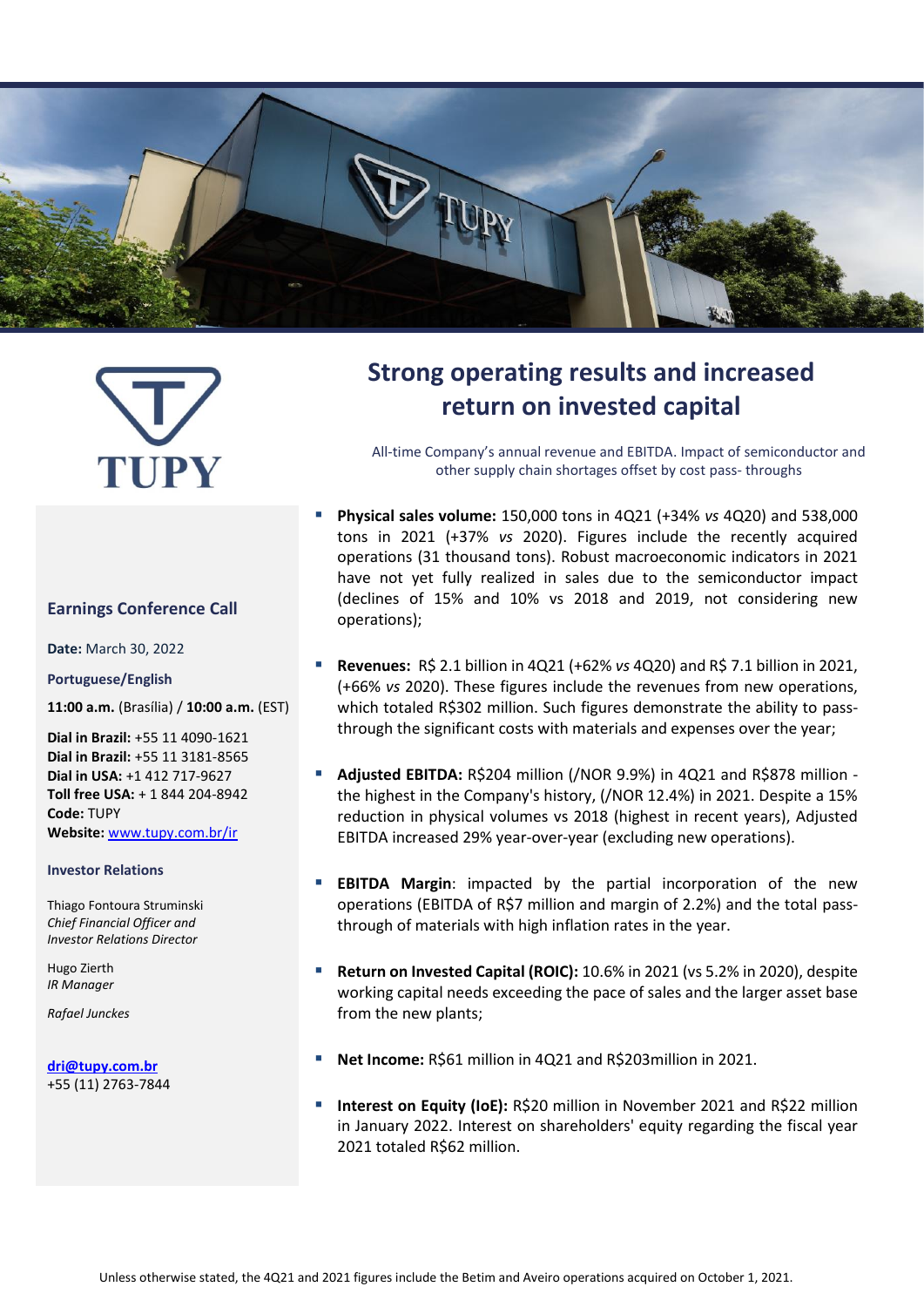#### **MESSAGE FROM MANAGEMENT**

2021 has been marked by significant developments for Tupy's growth and strategic positioning. By combining plants acquired in Brazil and Portugal, we reinforce our global leadership in structural cast iron components dedicated to capital goods.

Our customer base has been expanded and now we supply all truck, agricultural, construction machinery, and engine manufacturers in the West. These two plants expand our production capacity nearly 40%.

Integrating the new units has been occurring as planned. The team was preserved, and this process has been considerably facilitated. Eventually, plants will benefit from identified synergies and shared best practices, which will contribute to increased margins in these operations.

#### **Robust results and resilience to external factors**

In 2021, the Company has been prepared to meet demand for capital goods compatible with strong economic indicators. However, restricted semiconductor supply, led to comparatively low sales and sudden production stoppages. In addition, instability in the power and gas supply in Mexico has led to additional shutdowns.

This year has also been affected by unprecedented material and energy inflation, which has been fully offset by cost pass-throughs. However, most of these transfers are made in total values and, therefore, we notice margin reductions. Nonetheless, we have made progress in total EBITDA and have increased ROIC from 5.2% in 2020 to 10.6% in 2021.

Our business model's resilience and the implementation of several efficiency-oriented initiatives have contributed to achieve solid results. Company's highest net revenue and EBITDA ever. By comparing last year with 2018, Tupy (without recently acquired plants), in a higher macroeconomic indicator scenario in 2021, sold 15% less and achieved 30% more EBITDA. That demand, which will not be met in 2021, is held back. Fleet has achieved a high occupancy rate, matured, and will be replaced over the next few quarters.

#### **Sustainability integrated into the Company's strategy**

Also last year, we published our first Sustainability Report, prepared following the guidelines of the Global Reporting Initiative (GRI) and our materiality matrix. We have thus defined key indicators aligned with the Company's environmental, social and governance (ESG) aspects. The report is published annually and is used as a management tool. Bringing exposure to the initiatives taken has also contributed to becoming even more aware about our processes and has resulted in us being upgraded by some major ESG ratings in the market.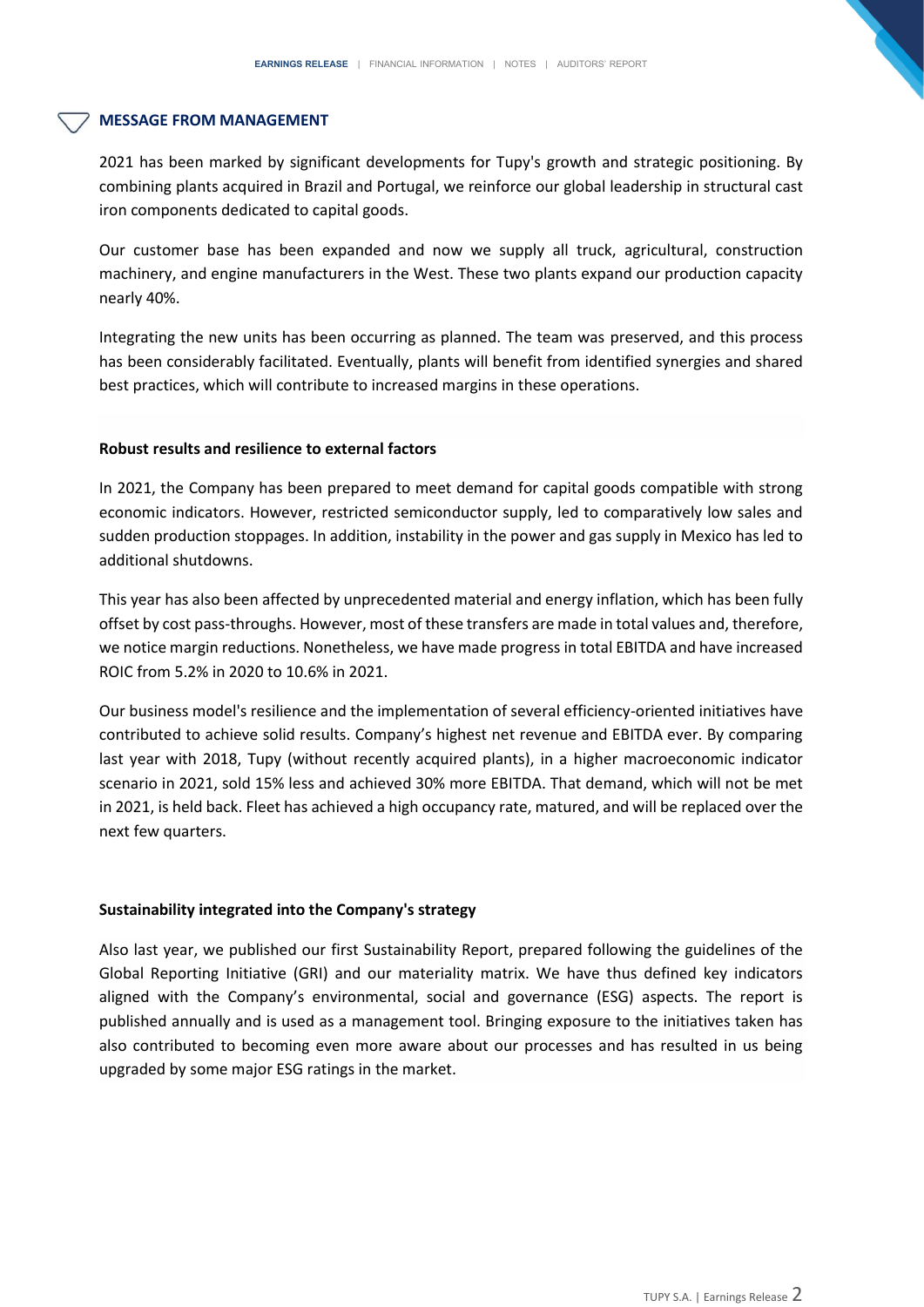# **SUMMARIZED RESULTS**

| <b>SUMMARY</b>                                | 4Q21        | <b>4Q20</b> | Chg. [%]  | 2021        | 2020        | Chg. [%] |
|-----------------------------------------------|-------------|-------------|-----------|-------------|-------------|----------|
| <b>Revenues</b>                               | 2,059,017   | 1,269,824   | 62.1%     | 7,082,535   | 4,257,596   | 66.4%    |
| Cost of goods sold                            | (1,754,054) | (1,052,461) | 66.7%     | (5,958,810) | (3,572,596) | 66.8%    |
| <b>Gross Profit</b>                           | 304,963     | 217,363     | 40.3%     | 1,123,725   | 685,000     | 64.0%    |
| % on Revenues                                 | 14.8%       | 17.1%       |           | 15.9%       | 16.1%       |          |
| Operating expenses                            | (186,006)   | (108, 305)  | 71.7%     | (554, 053)  | (384, 025)  | 44.3%    |
| Other operating expenses                      | (8, 282)    | 9,842       |           | (134, 448)  | (64, 810)   | 107.4%   |
| Impairment expenses                           |             | 18,450      | $-100.0%$ |             | (19, 354)   |          |
| Income before Financial Result                | 110,675     | 137,350     | $-19.4%$  | 435,224     | 216,811     | 100.7%   |
| % on Revenues                                 | 5.4%        | 10.8%       |           | 6.1%        | 5.1%        |          |
| Net financial income (loss)                   | (30, 786)   | (93, 887)   |           | (147, 197)  | (340, 937)  | $-56.8%$ |
| Income (Loss) before Tax Effects              | 79,889      | 43,463      | 83.8%     | 288,027     | (124, 126)  |          |
| % on Revenues                                 | 3.9%        | 3.4%        |           | 4.1%        | $-2.9%$     |          |
| Income tax and social contribution            | (18, 711)   | 42,636      |           | (85, 115)   | 47,916      |          |
| Net Income (Loss)                             | 61,178      | 86.099      | $-28.9%$  | 202,912     | (76, 210)   |          |
| % on Revenues                                 | 3.0%        | 6.8%        |           | 2.9%        | $-1.8%$     |          |
|                                               |             |             |           |             |             |          |
| EBITDA (CVM Inst. 527/12)                     | 212,423     | 224,694     | $-5.5%$   | 802,892     | 566,951     | 41.6%    |
| % on Revenues                                 | 10.3%       | 17.7%       |           | 11.3%       | 13.3%       |          |
| <b>Adjusted EBITDA</b>                        | 203,871     | 185,478     | 9.9%      | 877,640     | 605,215     | 45.0%    |
| % on Revenues                                 | 9.9%        | 14.6%       |           | 12.4%       | 14.2%       |          |
|                                               |             |             |           |             |             |          |
| Average exchange rate (R\$/US\$)              | 5.59        | 5.39        | 3.6%      | 5.40        | 5.16        | 4.6%     |
| Average exchange rate ( $R\hat{S}/\epsilon$ ) | 6.38        | 6.43        | $-0.7%$   | 6.38        | 5.90        | 8.1%     |

#### **Consolidated (R\$ thousand)**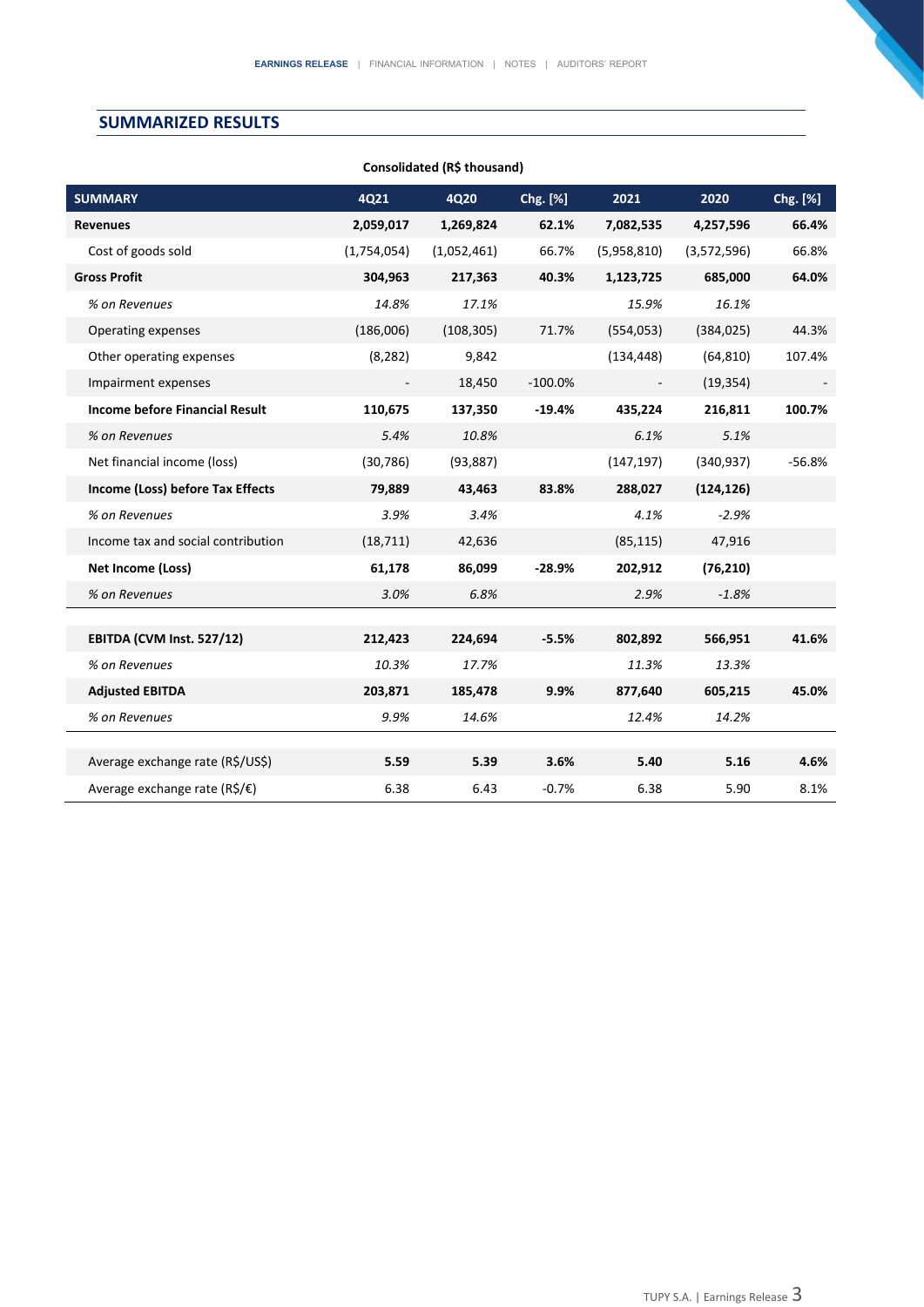# **PHYSICAL SALES VOLUME**

|                                                    | 4Q21    | 4Q20    | Chg. [%] | 2021    | 2020    | Chg. [%] |
|----------------------------------------------------|---------|---------|----------|---------|---------|----------|
| <b>Domestic Market</b>                             | 46,810  | 23,397  | 100.1%   | 132,192 | 73,587  | 79.6%    |
| Transportation, Infrastructure, and<br>Agriculture | 44.018  | 20,192  | 118.0%   | 119.193 | 62,723  | 90.0%    |
| <b>Hydraulics</b>                                  | 2,792   | 3.205   | $-12.9%$ | 12.999  | 10.864  | 19.7%    |
| <b>Foreign Market</b>                              | 102,907 | 88,277  | 16.6%    | 405.401 | 318,622 | 27.2%    |
| Transportation, Infrastructure, and<br>Agriculture | 99,886  | 85,653  | 16.6%    | 392.406 | 310,625 | 26.3%    |
| <b>Hydraulics</b>                                  | 3,021   | 2,624   | 15.2%    | 12,995  | 7,997   | 62.5%    |
| <b>Total Physical Sales</b>                        | 149.717 | 111.674 | 34.1%    | 537.593 | 392.209 | 37.1%    |

#### **Consolidated (metric tons)**

Volumes are following the recovery path, increasing 34% in 4Q21 compared to the same period of the previous year, due to the Betim and Aveiro plants acquisitions, which represented approximately 31 thousand tons in the period, as well as the following factors:

- Increase in Transportation, Infrastructure & Agriculture sales in the domestic market, due to the performance of the economy, especially in agribusiness, and indirect exports, and also due to the increase in volumes coming from the Betim and Aveiro plants.
- **■** In the foreign market, an increase of 17% in sales to the Transportation, Infrastructure and Agriculture segments due to positive market performance, especially in applications for offroad and medium and heavy commercial vehicles.
- Hydraulics segment volume increase of 15% in the foreign market, mainly reflecting the industrial activity recovery in the United States, when compared to 4Q20.

Despite strong macroeconomic indicators and high end-user demand, our customers were affected by supply chain restrictions, especially the reduced supply of semiconductors.

As a result, our volumes declined from 2018 and 2019 (pre-pandemic), dropping 15% and 10% respectively, figures that disregard sales from the recently acquired Betim and Aveiro operations.

Whereas specific supply chain constraints have prevented the production of capital goods from fully reflecting the economic performance, pent-up demand and the need to replenish inventories will contribute to an increase in volumes as global supply chains normalize.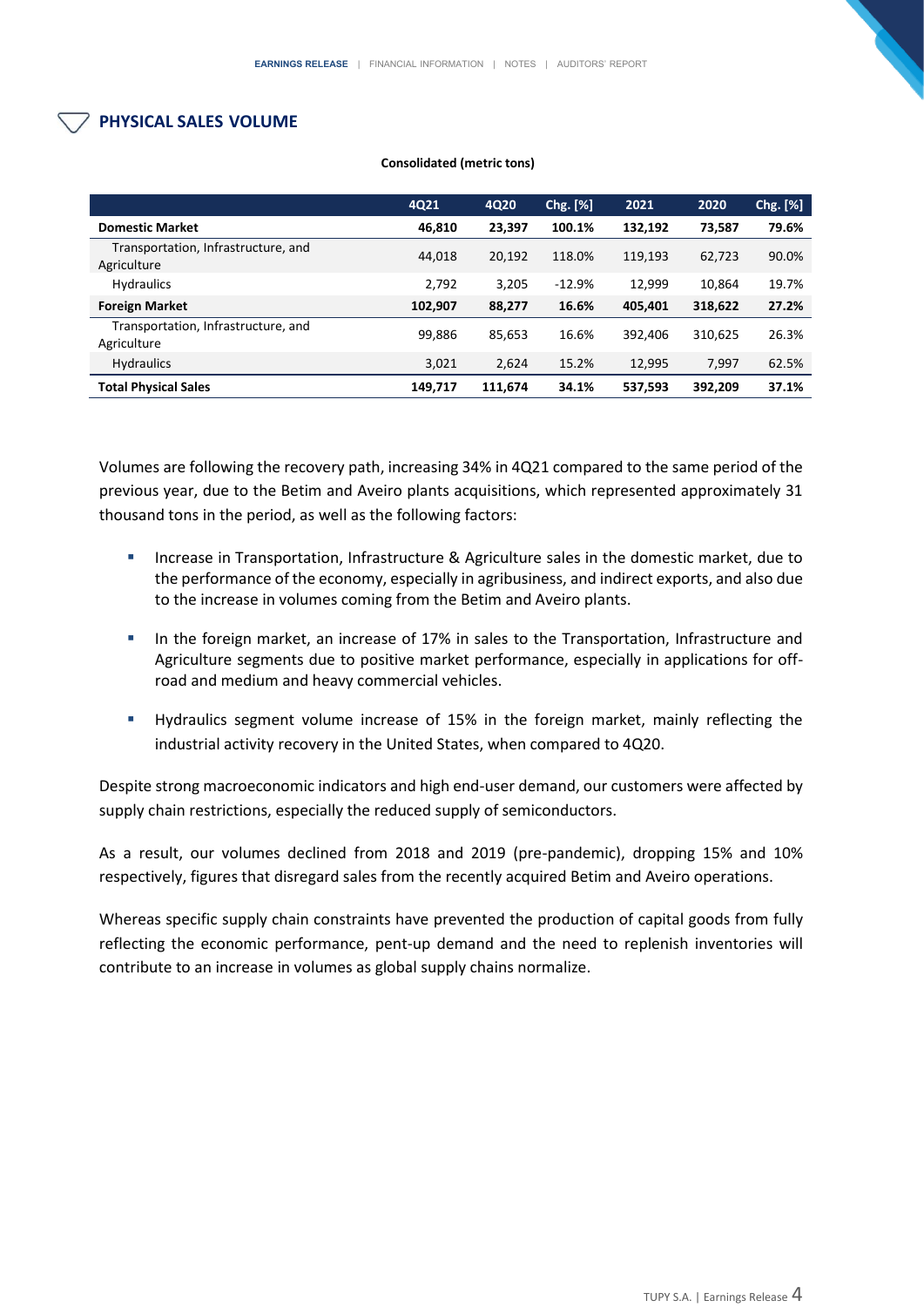## **Share of CGI (Compacted Graphite Iron) and machined goods:**

Partially or fully machined goods accounted for 18% of the portfolio of the Transportation, Infrastructure and Agriculture segment - 23%, excluding the volumes of the Betim and Aveiro plants. In terms of sales by type of goods, CGI accounted for 19% of the total -24% excluding the new plants.

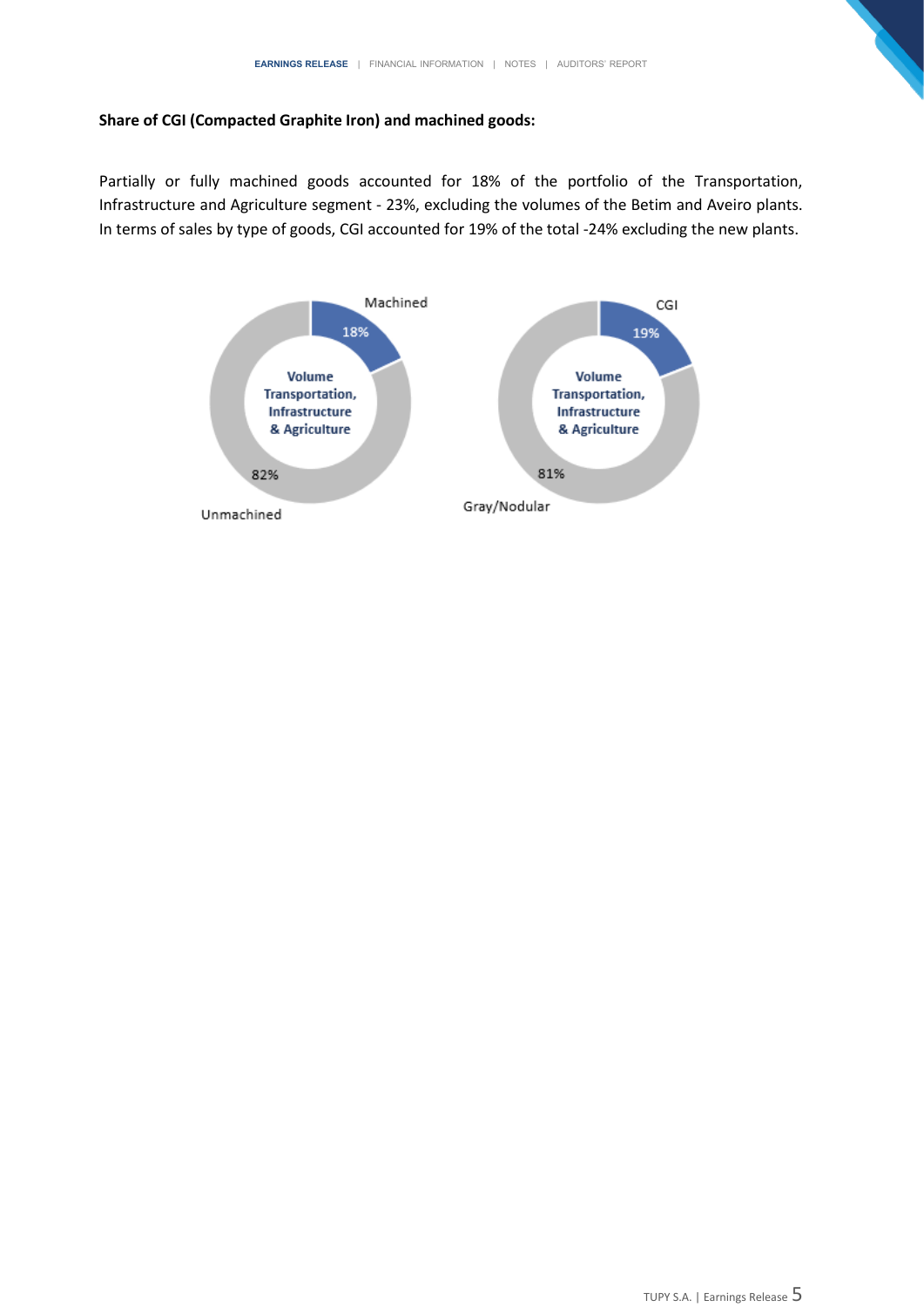# **REVENUES**

Compared to the same period in 2020, revenues increased 62%, with **revenue/kilo rising 21% over 4Q20**.

| Consolidated (R\$ thousand)                        |           |           |          |           |           |          |  |  |  |  |
|----------------------------------------------------|-----------|-----------|----------|-----------|-----------|----------|--|--|--|--|
|                                                    | 4Q21      | 4Q20      | Chg. [%] | 2021      | 2020      | Chg. [%] |  |  |  |  |
| <b>Revenues</b>                                    | 2,059,017 | 1,269,824 | 62.1%    | 7,082,535 | 4,257,596 | 66.4%    |  |  |  |  |
| Domestic market                                    | 557,155   | 230,179   | 142.1%   | 1,600,201 | 678,154   | 136.0%   |  |  |  |  |
| Share (%)                                          | 27.1%     | 18.1%     |          | 22.6%     | 15.9%     |          |  |  |  |  |
| Foreign market                                     | 1,501,862 | 1,039,645 | 44.5%    | 5,482,334 | 3,579,442 | 53.2%    |  |  |  |  |
| Share $(%)$                                        | 72.9%     | 81.9%     |          | 77.4%     | 84.1%     |          |  |  |  |  |
| <b>Revenues by segment</b>                         | 2,059,017 | 1,269,824 | 62.1%    | 7,082,535 | 4,257,596 | 66.4%    |  |  |  |  |
| Transportation, Infrastructure, and<br>Agriculture | 1,967,649 | 1,205,875 | 63.2%    | 6,748,877 | 4,061,866 | 66.2%    |  |  |  |  |
| Share (%)                                          | 95.6%     | 95.0%     |          | 95.3%     | 95.4%     |          |  |  |  |  |
| <b>Hydraulics</b>                                  | 91,368    | 63,949    | 42.9%    | 333,658   | 195,730   | 70.5%    |  |  |  |  |
| Share (%)                                          | 4.4%      | 5.0%      |          | 4.7%      | 4.6%      |          |  |  |  |  |

Revenues from the Betim and Aveiro operations were R\$302 million in 4Q21.

The transaction perimeter announced on October 1, 2021 did not include Teksid's finished goods inventories present from Italy, aimed at supplying the European market and representing up to 6 weeks of sales. Since billing began only after these inventories were consumed by customers, **this nonrecurring effect impacted revenues for the period by approximately R\$90 million.**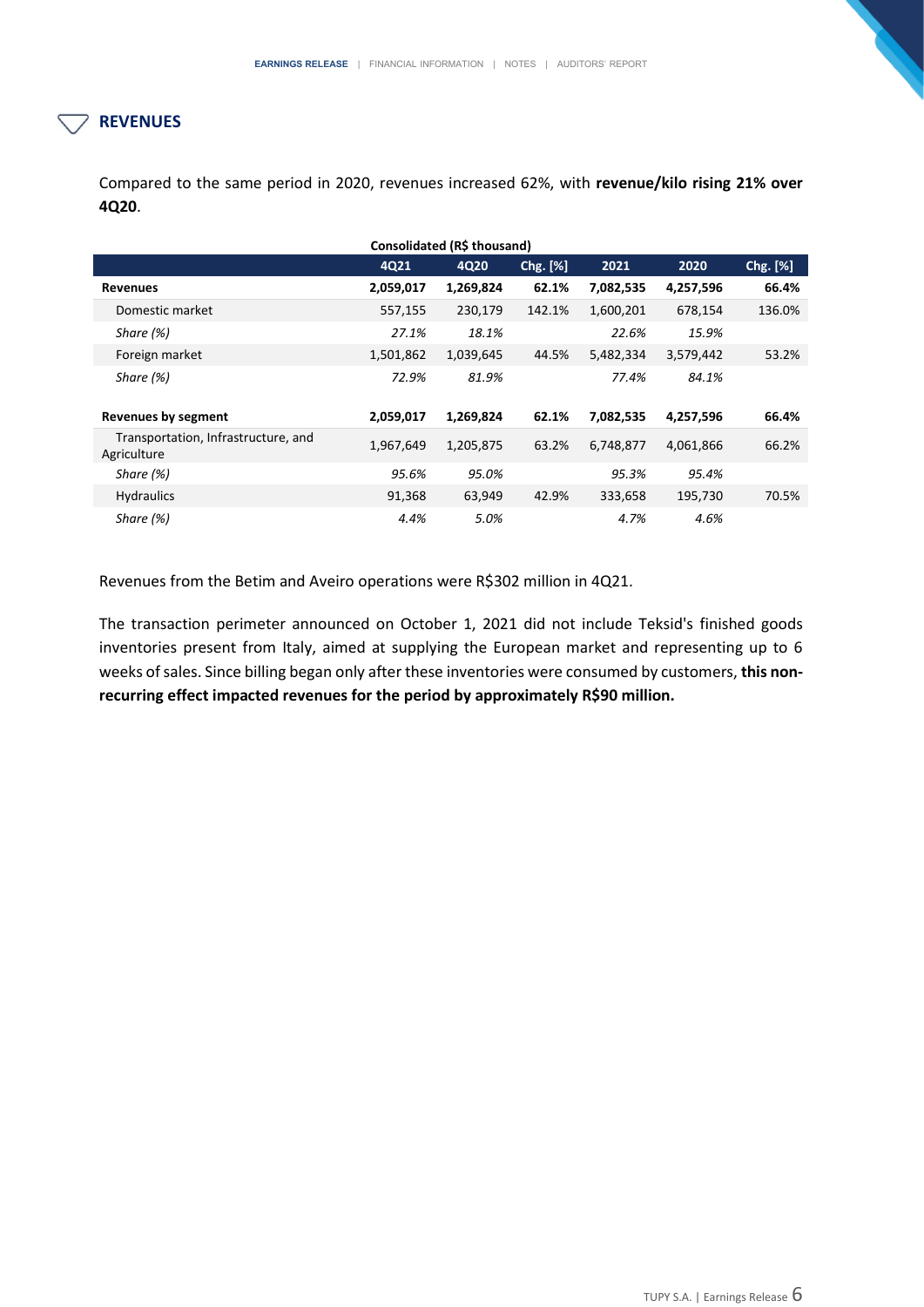# **Revenues by market and performance in the period**

In 4Q21, 52% of revenues originated in North America. The South and Central Americas accounted for 28%, and Europe for 16% of the total. The remaining 4% came from Asia, Africa and Oceania, and the acquired plants contributed to a higher exposure to the Brazilian and European markets.

It is worth noting that multiple clients in the U.S. export their goods to other countries. Therefore, a substantial portion of sales to this region meets the global demand for commercial vehicles, machinery and off-road equipment.

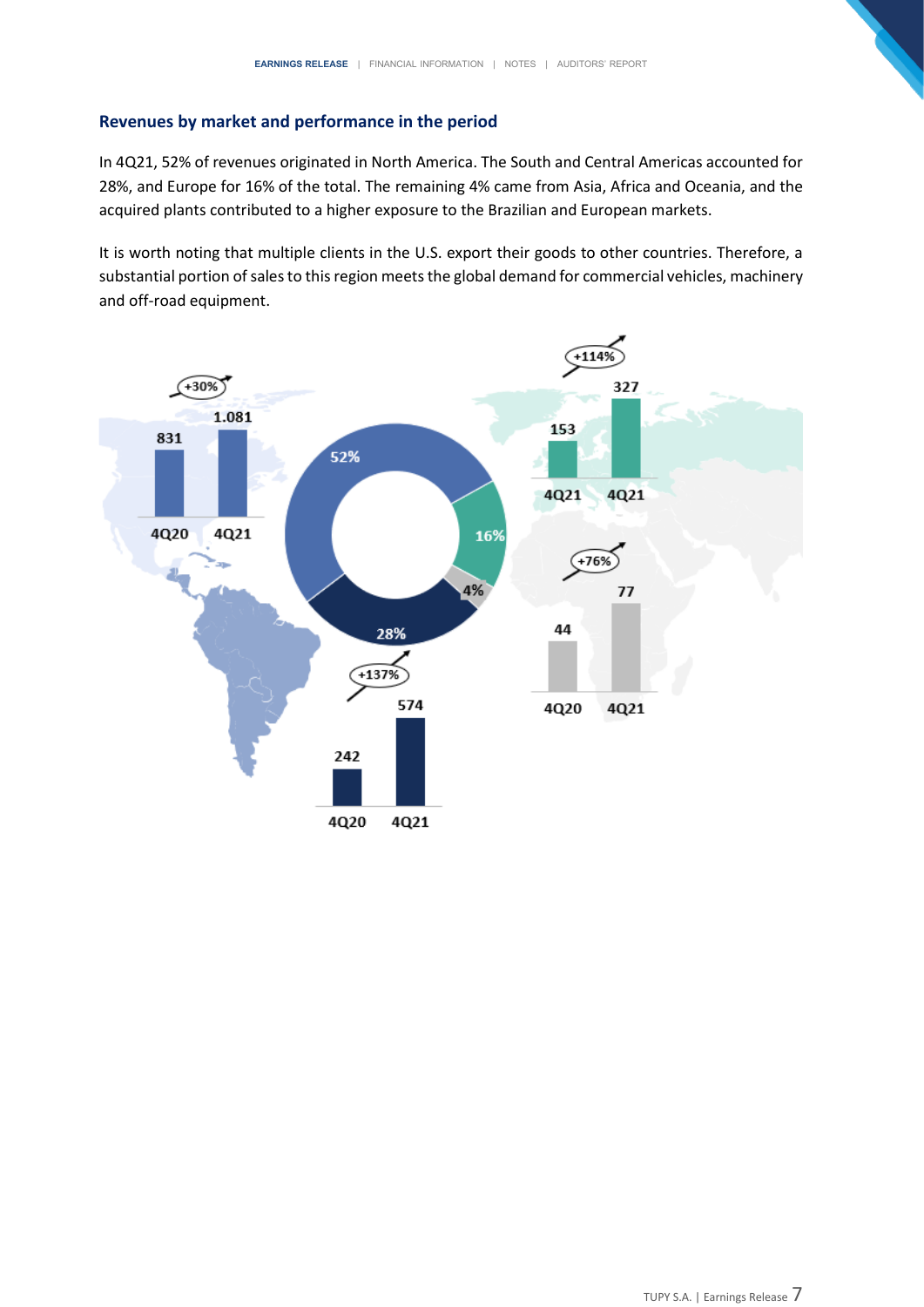|                                                       | 4Q21      | 4Q20      | Chg. [%] | 2021      | 2020      | Chg. [%] |
|-------------------------------------------------------|-----------|-----------|----------|-----------|-----------|----------|
| <b>Revenues</b>                                       | 2,059,017 | 1,269,824 | 62%      | 7,082,535 | 4,257,596 | 66%      |
|                                                       |           |           |          |           |           |          |
| <b>Domestic Market</b>                                | 557,155   | 230,179   | 142%     | 1,600,201 | 678,154   | 136%     |
| <b>Transportation, Infrastructure and Agriculture</b> | 509,061   | 193,126   | 164%     | 1,417,939 | 560,163   | 153%     |
| Passenger cars                                        | 150,114   | 36,356    | 313%     | 269,783   | 111,384   | 142%     |
| Commercial vehicles                                   | 273,966   | 128,790   | 113%     | 895,613   | 355,595   | 152%     |
| Off-road                                              | 84,980    | 27,980    | 204%     | 252,544   | 93,185    | 171%     |
| <b>Hydraulics</b>                                     | 48,094    | 37,053    | 30%      | 182,262   | 117,991   | 54%      |
|                                                       |           |           |          |           |           |          |
| <b>Foreign Market</b>                                 | 1,501,862 | 1,039,645 | 44%      | 5,482,334 | 3,579,442 | 53%      |
| <b>Transportation, Infrastructure and Agriculture</b> | 1,458,588 | 1,012,749 | 44%      | 5,330,937 | 3,501,702 | 52%      |
| Passenger cars                                        | 85,913    | 52,346    | 64%      | 271,116   | 166,966   | 62%      |
| Light commercial vehicles                             | 526,892   | 446,630   | 18%      | 2,107,540 | 1,624,928 | 30%      |
| Medium and heavy commercial vehicles                  | 341,039   | 237,125   | 44%      | 1,297,419 | 769,728   | 69%      |
| Off-road                                              | 504,743   | 276,648   | 82%      | 1,654,863 | 940,080   | 76%      |
| <b>Hydraulics</b>                                     | 43,274    | 26,896    | 61%      | 151,397   | 77,740    | 95%      |

*Note: The division among applications considers our best assumption for cases in which the same product is in two applications.*

Besides the revenue from the Betim and Aveiro operations and the pass-on of material costs, experienced in all segments, revenues for the period were impacted by the following factors.

#### **DOMESTIC MARKET (DM)**



Light vehicle production in the Brazilian market presented a decrease of approximately 15%, caused mainly by a shortage of inputs and interruption in the production chains. This scenario's impact on our sales was offset by the greater participation of the Betim operation in this segment.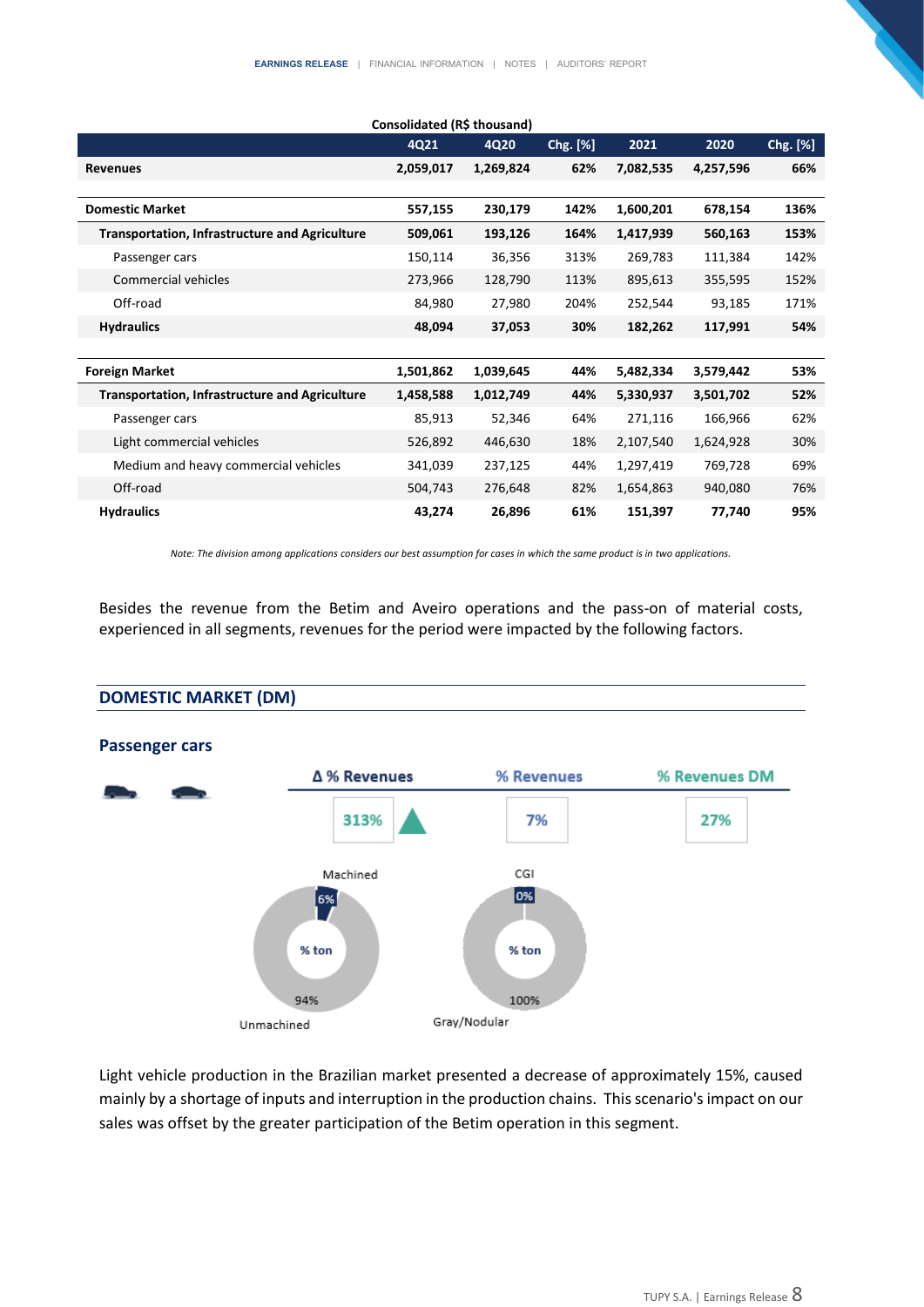

#### **Commercial vehicles**

Revenues for the commercial vehicle segment increased compared to the same period last year, affected by increased demand in the domestic market, resulting mainly from the performance of agribusiness, and indirect exports.



#### **Off-road**

Tupy's revenues from machinery and off-highway vehicles were impacted by increased demand for off-road machinery and equipment, especially related to agribusiness, and indirect export opportunities.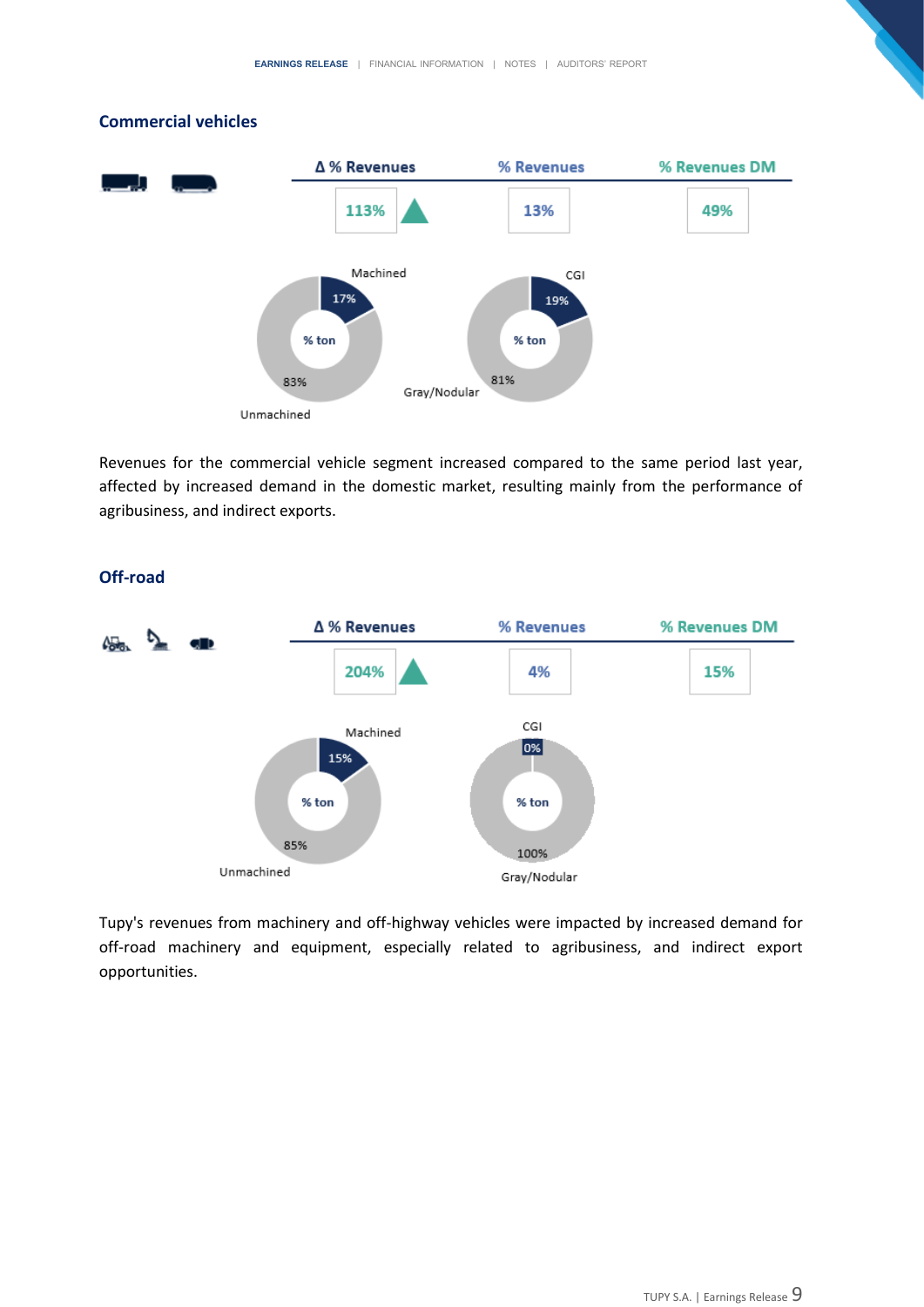#### **Hydraulics**



Sales revenues in the hydraulics segment showed a 30% increase over the same period in 2020, with the decline in volumes mitigated by price recomposition.

#### **FOREIGN MARKET (EM)**



#### **Passenger cars**

Despite the shortage of semiconductors that impacted customers' production and consequently our volumes, the segment's revenues presented growth due to the price recomposition and volume addition of the Betim and Portugal operations, mentioned above, and due to the exchange rate depreciation.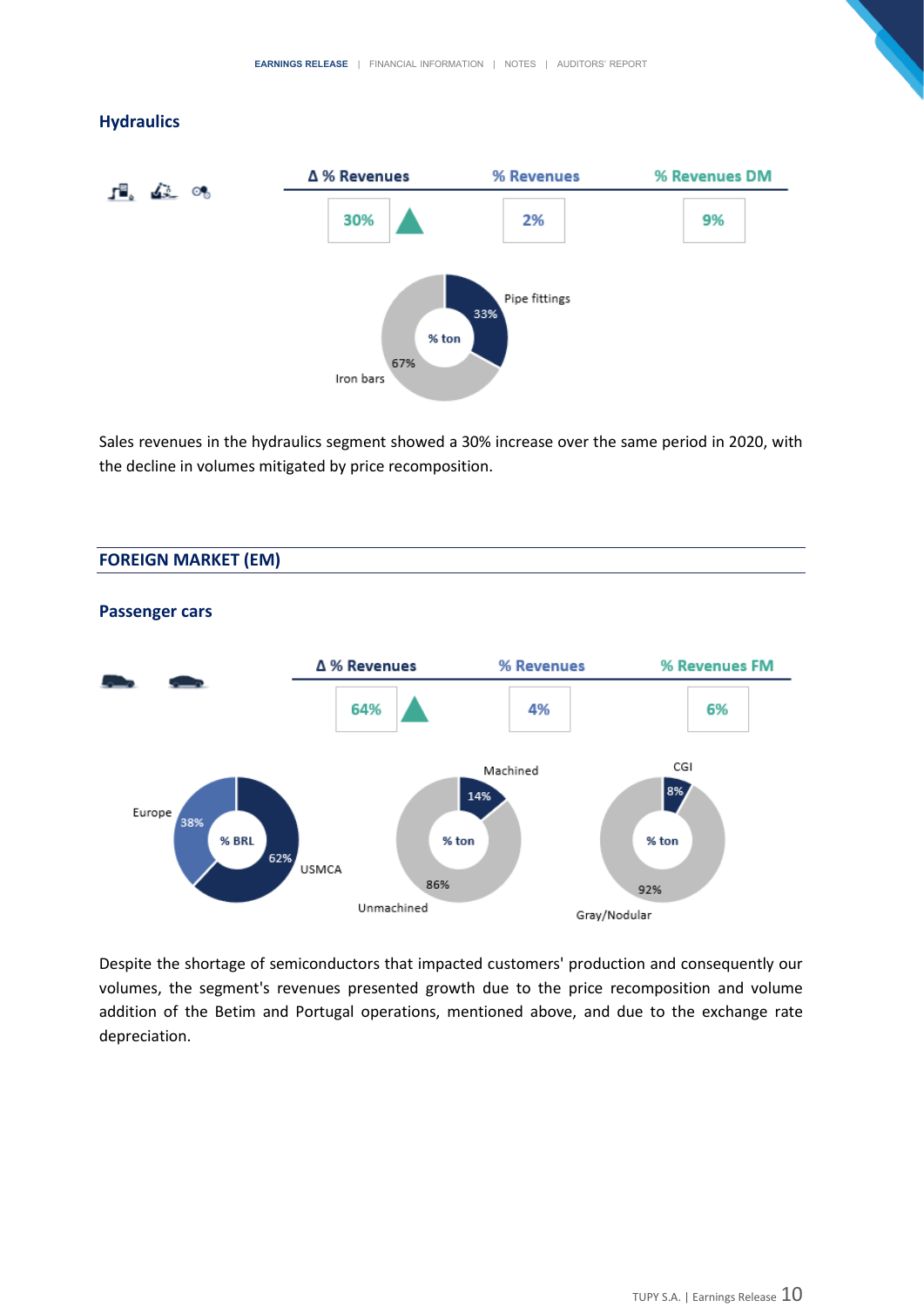# **Light commercial vehicles**



There is a strong demand for such an application, which represented 80% of light vehicle sales in the US during the period. Production, meanwhile, was impacted by restrictions in the supply of semiconductors and other inputs, causing temporary shutdowns of customers.



# **Medium and heavy commercial vehicles**

Revenue growth in 4Q21 was driven by gains in customer market share and increased demand for higher-value products, despite the impacts of the semiconductor shortage.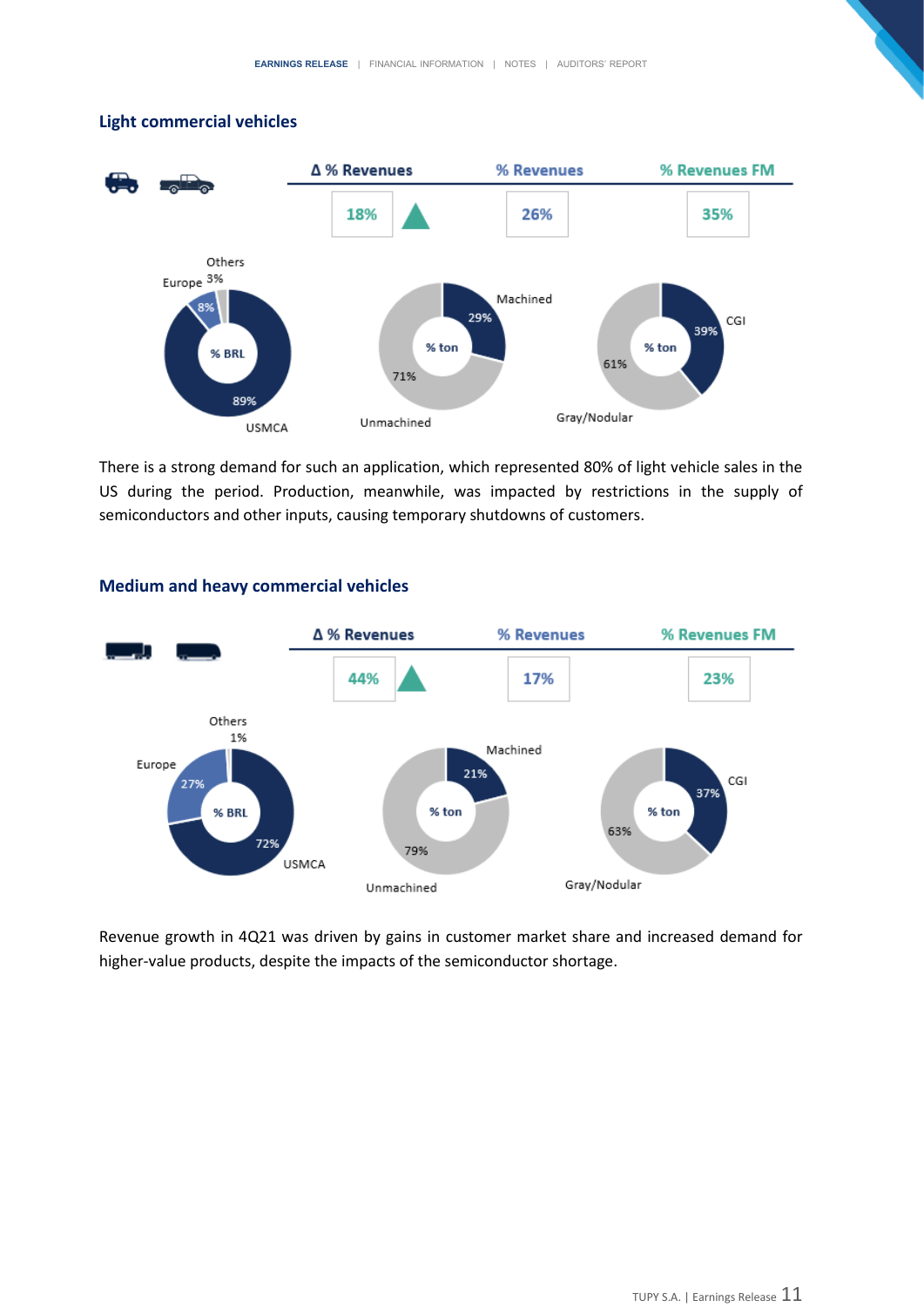#### **Off-road**



Sales for off-road business in 4Q21 increased compared to the same period last year, due to the performance of several segments, such as construction and agriculture.



## **Hydraulics**

During the fourth quarter of 2021, there was an increase in net revenues from the Hydraulic segment, due to repressed demand from customers located in North America, and to price adjustments.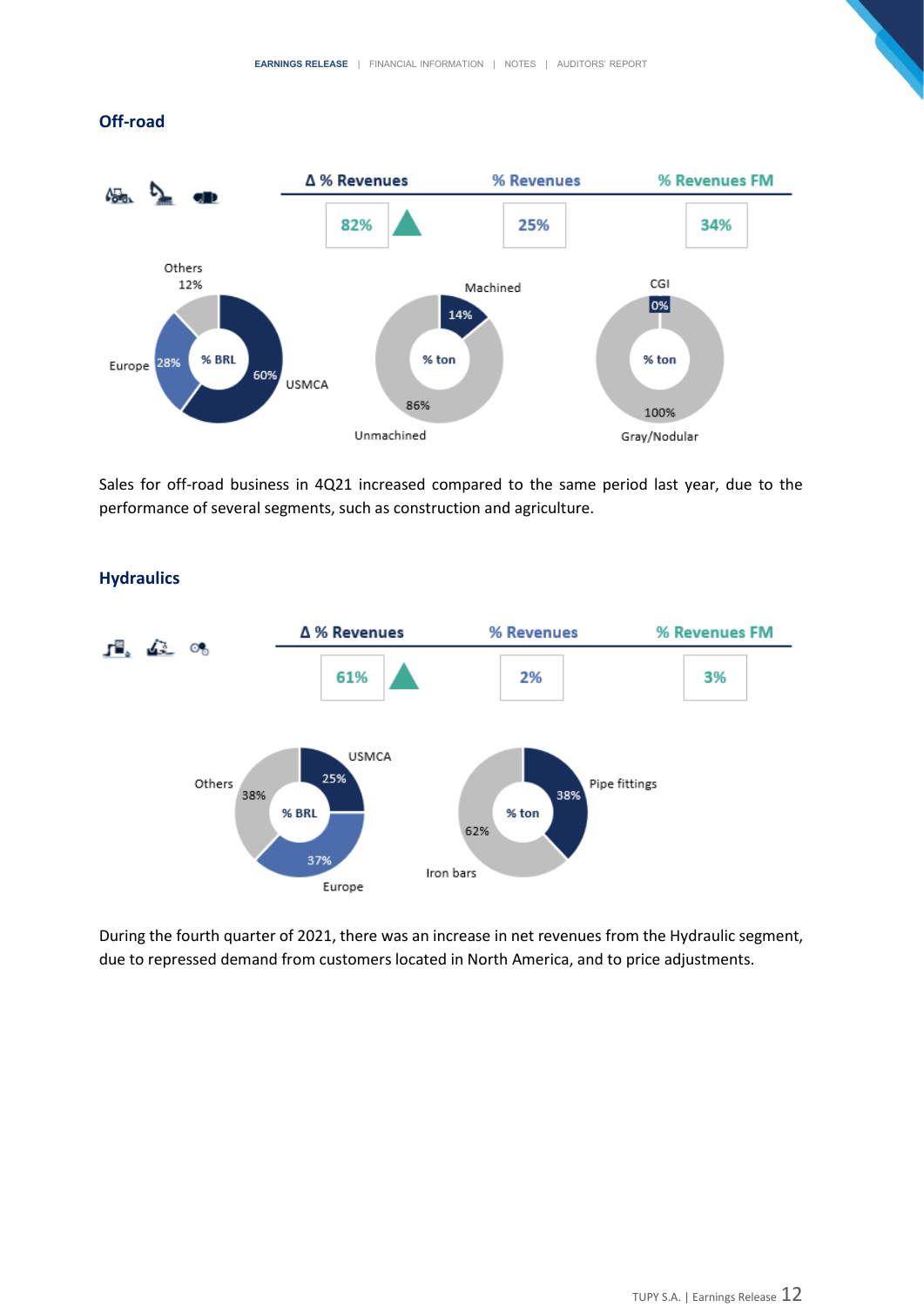# **COST OF GOODS SOLD AND OPERATING EXPENSES**

The cost of goods sold (COGS) totaled R\$1,754 million in 4Q21.

During this year there was a significant increase in raw material costs, compared to the same period last year. In some cases, there was a variation of more than 50% in the last 12 months. In comparison to the immediately preceding quarter (3Q21), the prices of several materials, such as scrap, remained at high levels.

| Consolidated (R\$ thousand)                  |             |             |          |               |             |          |  |  |
|----------------------------------------------|-------------|-------------|----------|---------------|-------------|----------|--|--|
|                                              | 4Q21        | 4Q20        | Chg. [%] | 2021          | 2020        | Chg. [%] |  |  |
| <b>Revenues</b>                              | 2,059,017   | 1,269,824   | 62.1%    | 7,082,535     | 4,257,596   | 66.4%    |  |  |
|                                              |             |             |          |               |             |          |  |  |
| Cost of goods sold                           | (1,754,054) | (1,052,461) | 66.7%    | (5,958,810)   | (3,572,596) | 66.8%    |  |  |
| Raw material                                 | (1,022,304) | (558,051)   | 83.2%    | (3,526,875)   | (1,793,957) | 96.6%    |  |  |
| Labor, profit sharing and social<br>benefits | (382, 747)  | (251, 599)  | 52.1%    | (1, 285, 113) | (882, 151)  | 45.7%    |  |  |
| Maintenance materials and third<br>parties   | (134, 991)  | (95, 884)   | 40.8%    | (417, 228)    | (339, 199)  | 23.0%    |  |  |
| Energy                                       | (107, 229)  | (59,903)    | 79.0%    | (340, 786)    | (222, 272)  | 53.3%    |  |  |
| Depreciation                                 | (81, 239)   | (73, 277)   | 10.9%    | (294, 766)    | (291, 992)  | 1.0%     |  |  |
| Other                                        | (25, 544)   | (13, 747)   | 85.8%    | (94, 041)     | (43,025)    | 118.6%   |  |  |
| <b>Gross profit</b>                          | 304,963     | 217,363     | 40.3%    | 1,123,725     | 685,000     | 64.0%    |  |  |
| % on Revenues                                | 14.8%       | 17.1%       |          | 15.9%         | 16.1%       |          |  |  |
|                                              |             |             |          |               |             |          |  |  |
| <b>Operating expenses</b>                    | (186,006)   | (108, 305)  | 71.7%    | (554, 053)    | (384, 025)  | 44.3%    |  |  |
| % on Revenues                                | 9.0%        | 8.5%        |          | 7.8%          | 9.0%        |          |  |  |

Besides the impact on the year-on-year comparison by the addition of the Betim and Aveiro plants, costs for the period were affected by the following factors:

- Raw material cost increase resulting mainly from material inflation in the period, the exchange rate effect on inputs used in plants in Brazil and Mexico, and quality indicators due to the material shortage. The substantial increase in costs, in particular scrap costs, reflects the global economic recovery and was partially mitigated by several initiatives added to the actions implemented over the last few quarters, such as optimized use of materials, reduction of waste and renegotiation of contracts with suppliers;
- Impact in labor costs due to increase in the number of employees and overtime work to meet production volumes. The period was also affected by the negotiation of the annual pay rise date and for termination expenses;
- **■** Increase in the maintenance and third-party services due to the impact of inflation and the increase in production volume in the period;
- Increase in energy expenses due to the higher volume produced and the increase in generation and distribution tariffs in the year-on-year comparison;
- **EXECT** Increase of 11% in depreciation costs due, mainly, to the addition of assets originated from the acquisitions of the Betim and Aveiro plants.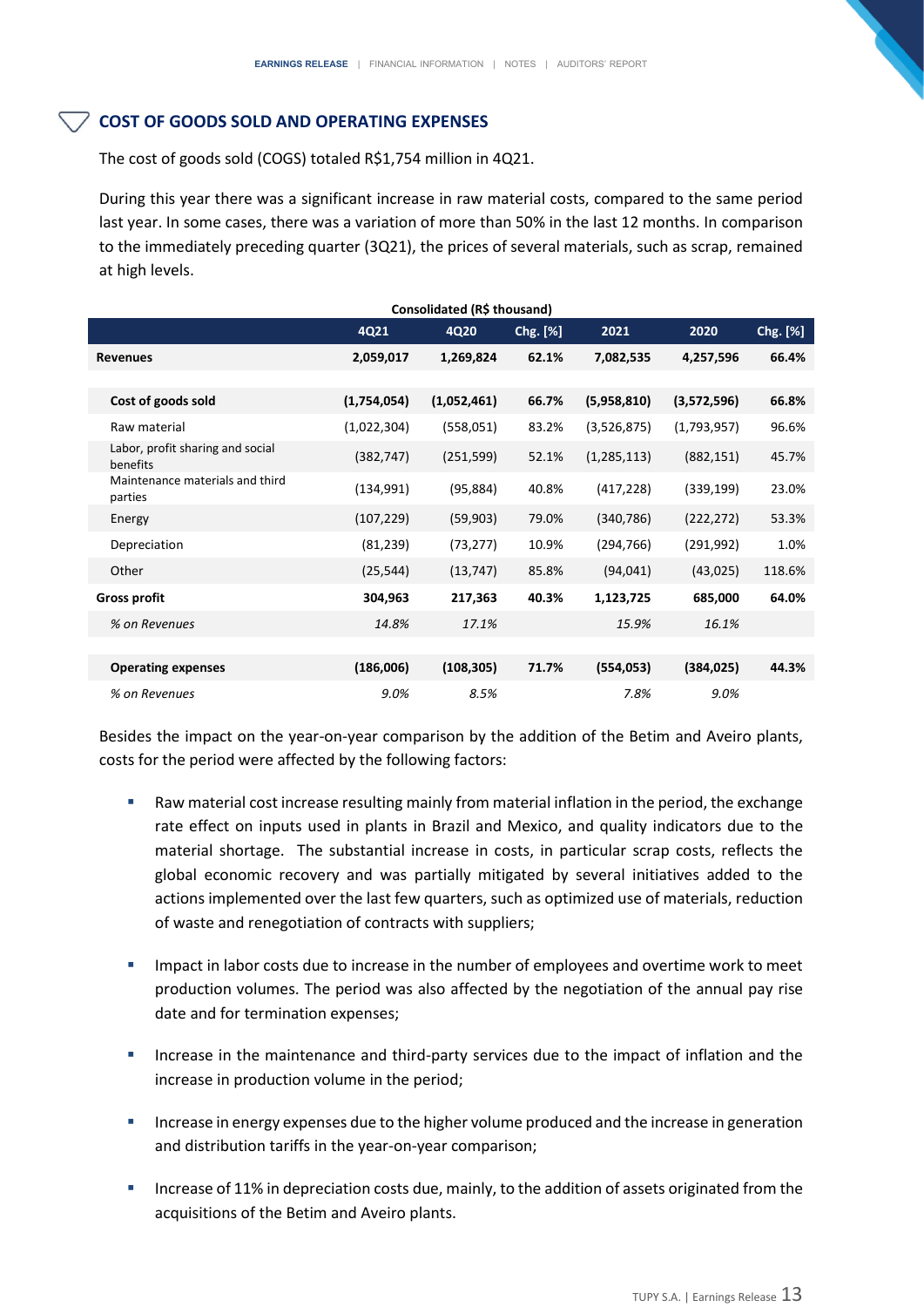**EXECT** A R\$12 million increase in other operational costs, which includes product and material handling, rents, health and safety, among other items. The comparison base was affected by the receipt of residual amounts totaling R\$9 million from the Reintegra benefit in 4Q20.

Betim and Aveiro plants were affected by non-recurring factors, including the lower dilution of fixed costs arising from the reduction in revenues due to the consumption of inventories not included in the transaction perimeter, and costs related to their recomposition.

Operating expenses, including selling and administrative expenses, reached R\$186 million. The result was impacted by higher volumes and a significant increase in freight expenses, in addition to the annual pay rise negotiation. The year-on-year comparison was also affected by the increase in expenses at the Betim and Aveiro plants, which totaled R\$24 million in the period.

# **OTHER OPERATING INCOME (EXPENSES)**

Other net operational expenses were an expense of R\$8 million in 4Q21, compared to revenues of R\$10 million in 4Q20.

| Consolidated (R\$ thousand)                 |           |                          |          |            |                          |          |  |  |  |
|---------------------------------------------|-----------|--------------------------|----------|------------|--------------------------|----------|--|--|--|
|                                             | 4Q21      | 4Q20                     | Chg. [%] | 2021       | 2020                     | Chg. [%] |  |  |  |
| Depreciation of non-operating assets        | (1, 971)  | (158)                    |          | (2,440)    | (649)                    | 276.0%   |  |  |  |
| Amortization of intangible assets           | (14, 863) | (10, 766)                | 38.1%    | (57,260)   | (45, 251)                | 26.5%    |  |  |  |
| Sale of land                                |           |                          |          | ۰          | 20,135                   |          |  |  |  |
| Gain on bargain purchase                    | 48.804    | $\overline{\phantom{a}}$ |          | 48.804     | $\overline{\phantom{a}}$ |          |  |  |  |
| Other                                       | (40, 252) | 20,766                   |          | (123, 552) | (39,045)                 | 216.4%   |  |  |  |
| <b>Other operating expenses</b>             | (8, 282)  | 9,842                    |          | (134, 448) | (64, 810)                | 107.4%   |  |  |  |
| Impairment of property, plant and equipment |           |                          |          |            | (3,404)                  |          |  |  |  |
| Impairment of intangible assets             | $\sim$    | 18.450                   |          | Ξ.         | (15,950)                 |          |  |  |  |
| <b>Total impairment adjustments</b>         | -         | 18.450                   |          | -          | (19, 354)                |          |  |  |  |

Expenses related to the amortization of intangible assets grew38%, reflecting the increase in the base in relation to the same period of the previous year, including the newly acquired operations, and the depreciation of the real against the dollar.

Results were also affected by the revenue of R\$49 million from gains on bargain purchase (accounting effect) resulting from the acquisition of the Betim and Aveiro plants. An advantageous purchase is measured as the surplus between the net fair value, on the acquisition date, of the assets acquired and liabilities assumed in relation to the acquisition value.

The "Others" account comprises (i) net expenses of R\$34 million, referring to the sale of unserviceable assets, and others, resulting mainly from M&A expenses (related to the acquisition of the Betim and Aveiro plants), (ii) expenses for setting up and updating provisions in the amount of R\$5 million and (iii) expenses of R\$2 million in write-offs of fixed assets. The year-on-year comparison was impacted by the receipt of R\$58 million in ICMS credits from the PIS/COFINS tax base in 4Q20.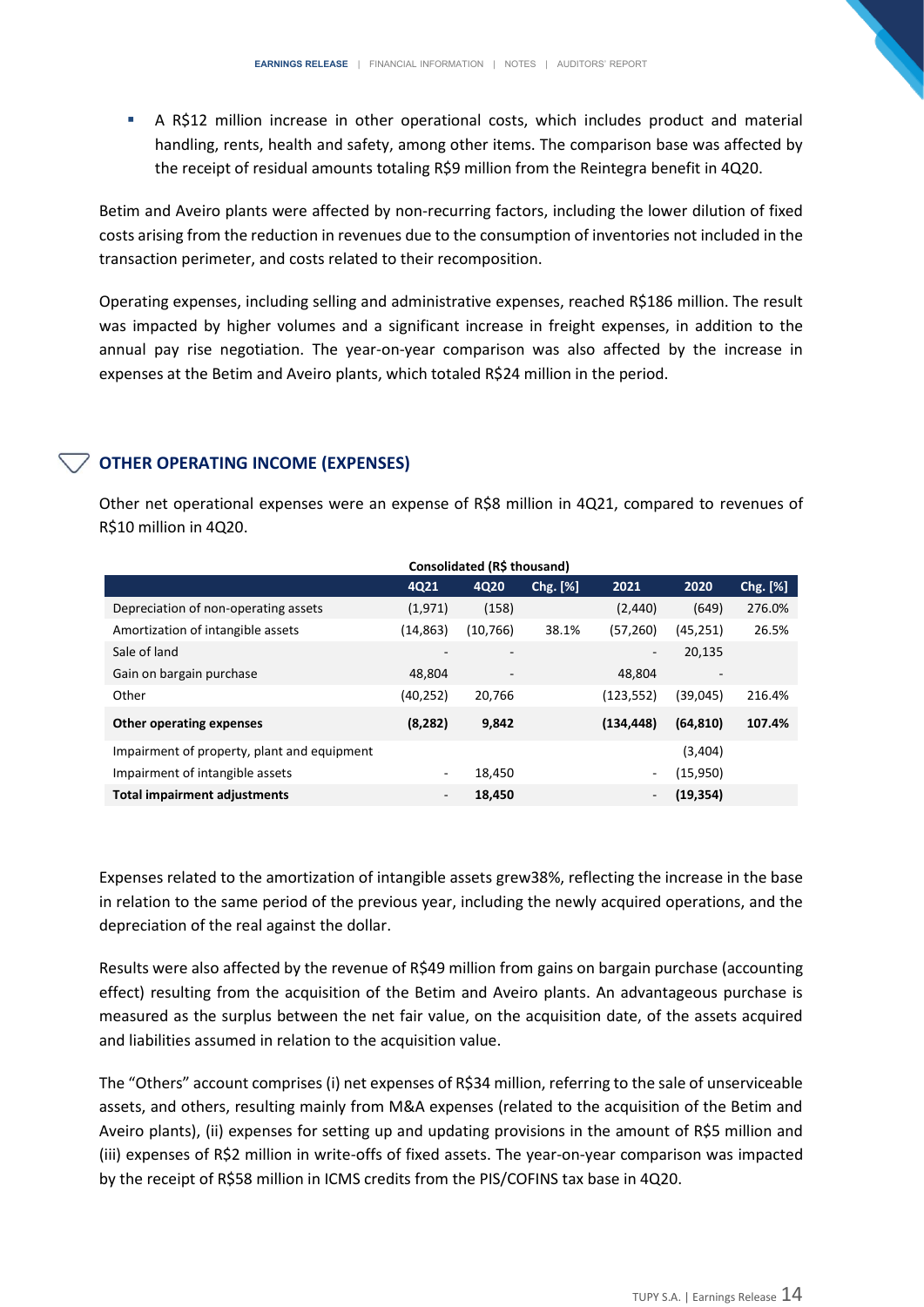# **NET FINANCIAL INCOME (LOSS)**

In 4Q21, the Company recorded a net financial loss of R\$31 million, versus a loss of R\$94 million in 4Q20.

| Consolidated                                 |           |           |          |            |            |          |  |  |  |
|----------------------------------------------|-----------|-----------|----------|------------|------------|----------|--|--|--|
|                                              | 4Q21      | 4Q20      | Chg. [%] | 2021       | 2020       | Chg. [%] |  |  |  |
| Financial expenses                           | (47, 523) | (79, 394) | $-40.1%$ | (207, 021) | (235, 529) | $-12.1%$ |  |  |  |
| Financial income                             | 10.303    | 15.113    | $-31.8%$ | 47.982     | 39.612     | 21.1%    |  |  |  |
| Net monetary and exchange rate<br>variations | 6.434     | (29,606)  |          | 11.842     | (145,020)  |          |  |  |  |
| <b>Net Financial Result</b>                  | (30,786)  | (93, 887) | $-67.2%$ | (147, 197) | (340.937)  | $-56.8%$ |  |  |  |

Financial expenses were impacted by the appreciation of the Brazilian real against the U.S. dollar (average exchange rate of 5.59 in 4Q21 vs 5.39 in 4Q20) impacting the Senior Notes issued in February 2021, and also the interest payment in Reais due to the debts contracted in the acquisition of the Betim and Aveiro operations (bank loans). The restatement of the derivative instrument effect used to adjust Eletrobras' receivable credits to present value (with no cash effect) accounted for R\$3 million in expenses (R\$37 million in 4Q20).

Financial income reached R\$10 million in the period, arising from financial investments in reais and restatement of tax credits. The result was also impacted by the increase in the interest rate that remunerates our financial investments. Meanwhile, the comparison base was affected by the extraordinary update of tax credits in 4Q20, in the amount of R\$8 million.

Income from net monetary and exchange variations totaled R\$6 million due to (i) a positive variation of R\$4 million in the balance sheet accounts and (ii) the result of hedge operations based on the zerocost collar instrument, corresponding to a revenue of R\$2 million in the period, as a result of mark-tomarket and with a R\$1 million cash effect.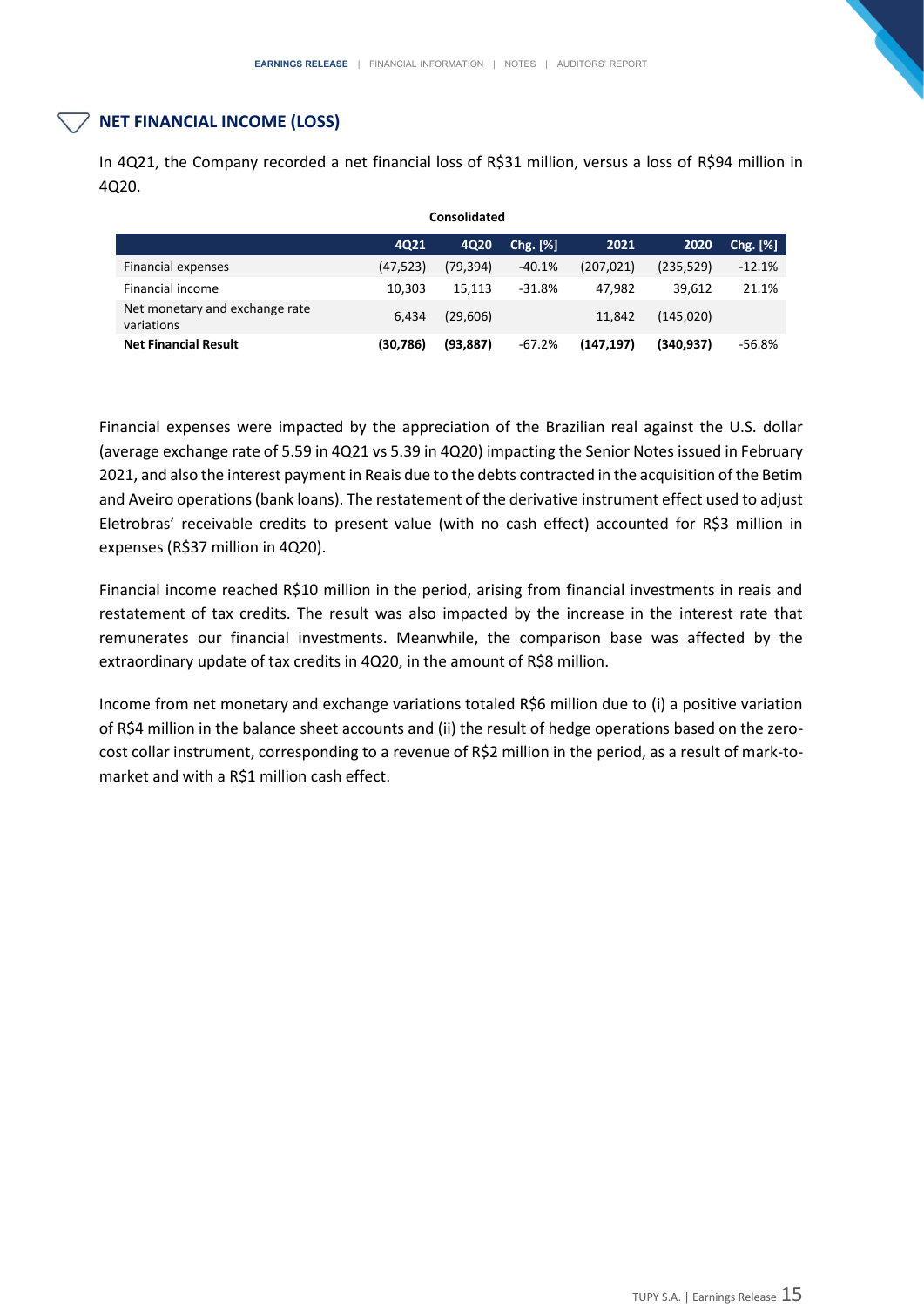# **EARNINGS BEFORE TAXES AND NET INCOME**

| Consolidated (R\$ thousand)                                  |           |         |            |          |            |            |  |  |
|--------------------------------------------------------------|-----------|---------|------------|----------|------------|------------|--|--|
|                                                              | 4Q21      | 4Q20    | $Chg.$ [%] | 2021     | 2020       | $Chg.$ [%] |  |  |
| Income (Loss) before Tax Effects                             | 79.889    | 43,463  | 83.8%      | 288.027  | (124, 126) |            |  |  |
| Tax effects before currency impacts                          | (20, 525) | (3,598) | 470.4%     | (71,010) | 44,001     |            |  |  |
| Income (loss) before the currency effects<br>on the tax base | 59,364    | 39,865  | 48.9%      | 205,706  | (80, 125)  |            |  |  |
| Currency effects on the tax base                             | 1.814     | 46.234  | $-96.1%$   | (2,794)  | 3,915      |            |  |  |
| Net Income (Loss)                                            | 61,178    | 86,099  | $-28.9%$   | 202,912  | (76, 210)  |            |  |  |

The company's net income was R\$61 million.

The impact of the tax benefit arising from the payment of interest on equity was R\$7 million.

The tax bases of the assets and liabilities of companies located in Mexico, where the functional currency is the U.S. dollar, are held in Mexican pesos at their historical values. Fluctuations in exchange rates affect the tax bases and, consequently, the currency effects are recorded as deferred income tax revenues and/or expenses. Revenue of R\$2 million was recorded in 4Q21, with no cash effect (R\$46 million in 4Q20).

# **EBITDA**

The combination of the aforementioned factors resulted in CVM EBITDA of R\$212 million. Adjusted EBITDA due to the constitution/updating of provisions, write-off of sales of fixed assets, bargain purchase, and other items reached R\$204 million, with margins of 10%.

| Consolidated                                  |                          |           |                          |         |           |            |  |  |
|-----------------------------------------------|--------------------------|-----------|--------------------------|---------|-----------|------------|--|--|
| <b>RECONCILIATION OF NET INCOME TO EBITDA</b> | 4Q21                     | 4Q20      | Chg. [%]                 | 2021    | 2020      | $Chg.$ [%] |  |  |
| Net Income (Loss) for the Year                | 61,178                   | 86,099    | $-28.9%$                 | 202,912 | (76, 210) |            |  |  |
| (+) Net financial income (loss)               | 30,786                   | 93,887    | $-67.2%$                 | 147,197 | 340,937   | $-56.8%$   |  |  |
| (+) Income tax and social contribution        | 18,711                   | (42, 636) | $\overline{\phantom{a}}$ | 85,115  | (47, 916) |            |  |  |
| (+) Depreciation and amortization             | 101,748                  | 87,344    | 16.5%                    | 367,668 | 350,140   | 5.0%       |  |  |
| <b>EBITDA (CVM Instruction 527/12)</b>        | 212,423                  | 224,694   | $-5.5%$                  | 802,892 | 566,951   | 41.6%      |  |  |
| % on revenues                                 | 10.3%                    | 17.7%     |                          | 11.3%   | 13.3%     |            |  |  |
| $(+)$ Other net operating expenses*           | (8, 552)                 | (20, 766) | $-58.8%$                 | 74,748  | 18.910    | 295.3%     |  |  |
| $(+)$ Impairment                              | $\overline{\phantom{0}}$ | (18,450)  |                          |         | 19,354    |            |  |  |
| <b>Adjusted EBITDA</b>                        | 203,871                  | 185,478   | 9.9%                     | 877,640 | 605,215   | 45.0%      |  |  |
| % on revenues                                 | 9.9%                     | 14.6%     |                          | 12.4%   | 14.2%     |            |  |  |

The adjustments made to EBITDA aim to offset the effects of items less similar to the Company's business, are non-recurring or have a non-cash effect. These expenses totaled R\$9 million in 4Q21 and refer to (i) a R\$49 million revenue from bargain purchase related to the acquisition of the Betim and Aveiro plants; (ii) R\$34 million expenses from the sale of unserviceable assets, and other costs, including M&A expenses; (iii) constitution and update of provisions in the amount of R\$5 million and (iv) write-off of fixed assets in the amount of R\$2 million.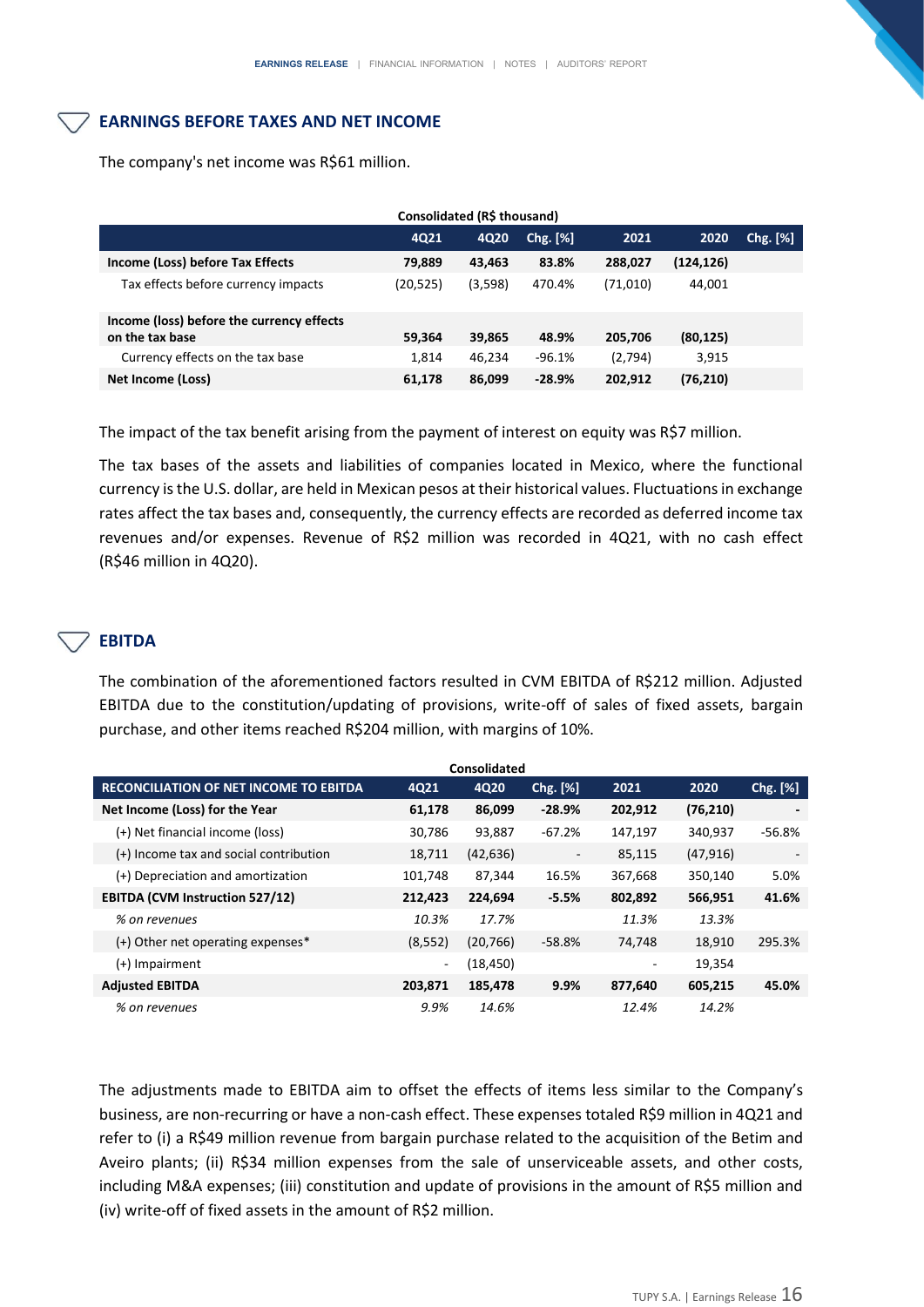The 2021 result was impacted by slowdown in the customers' supply chain because of the undersupply of semiconductors and other inputs. Thus, the strong economic indicators were not realized in sales, which presented lower levels than those observed in 2018 and 2019. These stoppages have affected our processes and resulted in efficiency losses, as well as lower cost dilution, since our structure is sized to meet a volume that has not yet materialized.

Raw material costs increased significantly over the year, being passed through prices, according to contractual clauses. Despite the EBITDA neutral effect, this mechanism negatively impacts the margins, due to the increase in revenues.

The quarter's result was also affected by the newly acquired transactions, which reported EBITDA of R\$7 million and a margin of 2.2% on net revenues, impacted by non-recurring effects. We have begun several initiatives in the operational, commercial, and purchasing areas that will contribute to the increase in margins over 2022.

**Despite these facts, we delivered the higher total and per kg Adjusted EBITDA in the Company's history, with growth of 25% and 39%, (excluding new plants) versus 2019 (pre-pandemic), evidencing the resilience of the business model and several management initiatives.** 

## **INVESTMENTS IN PROPERTY, PLANT AND EQUIPMENT AND INTANGIBLE ASSETS**

Total investments in property, plant and equipment and intangible assets amounted to R\$116 million in 4Q21, compared to R\$40 million in 4Q20, the comparison basis being affected by the postponement of investments due to the COVID-19 pandemic.

| Consolidated (R\$ thousand)          |         |        |          |         |         |          |  |  |  |  |
|--------------------------------------|---------|--------|----------|---------|---------|----------|--|--|--|--|
|                                      | 4021    | 4020   | Chg. [%] | 2021    | 2020    | Chg. [%] |  |  |  |  |
| <b>Property, Plant and Equipment</b> |         |        |          |         |         |          |  |  |  |  |
| Strategic investments                | 46,067  | 12,997 | 254.4%   | 106,296 | 41,713  | 154.8%   |  |  |  |  |
| Maintenance and renovation           | 61,415  | 20,791 | 195.4%   | 120,990 | 75,114  | 61.1%    |  |  |  |  |
| Environment                          | 4,856   | 2,191  | 121.6%   | 13,501  | 4,310   | 213.2%   |  |  |  |  |
| Interest and financial charges       | 904     | 378    | 139.2%   | 2,446   | 1,617   | 51.3%    |  |  |  |  |
| Intangible assets                    |         |        |          |         |         |          |  |  |  |  |
| Software                             | 2,865   | 1,682  | 70.3%    | 10,823  | 10,266  | 5.4%     |  |  |  |  |
| Projects under development           | 308     | 1,571  | $-80.4%$ | 3,118   | 3,592   | $-13.2%$ |  |  |  |  |
| Total                                | 116,415 | 39,610 | 193.9%   | 257,174 | 136,612 | 88.3%    |  |  |  |  |
| % on Revenues                        | 5.7%    | 3.1%   |          | 3.6%    | 3.2%    |          |  |  |  |  |

The amounts refer mainly to new foundry and machining programs, information and automation systems, and initiatives related to safety and the environment.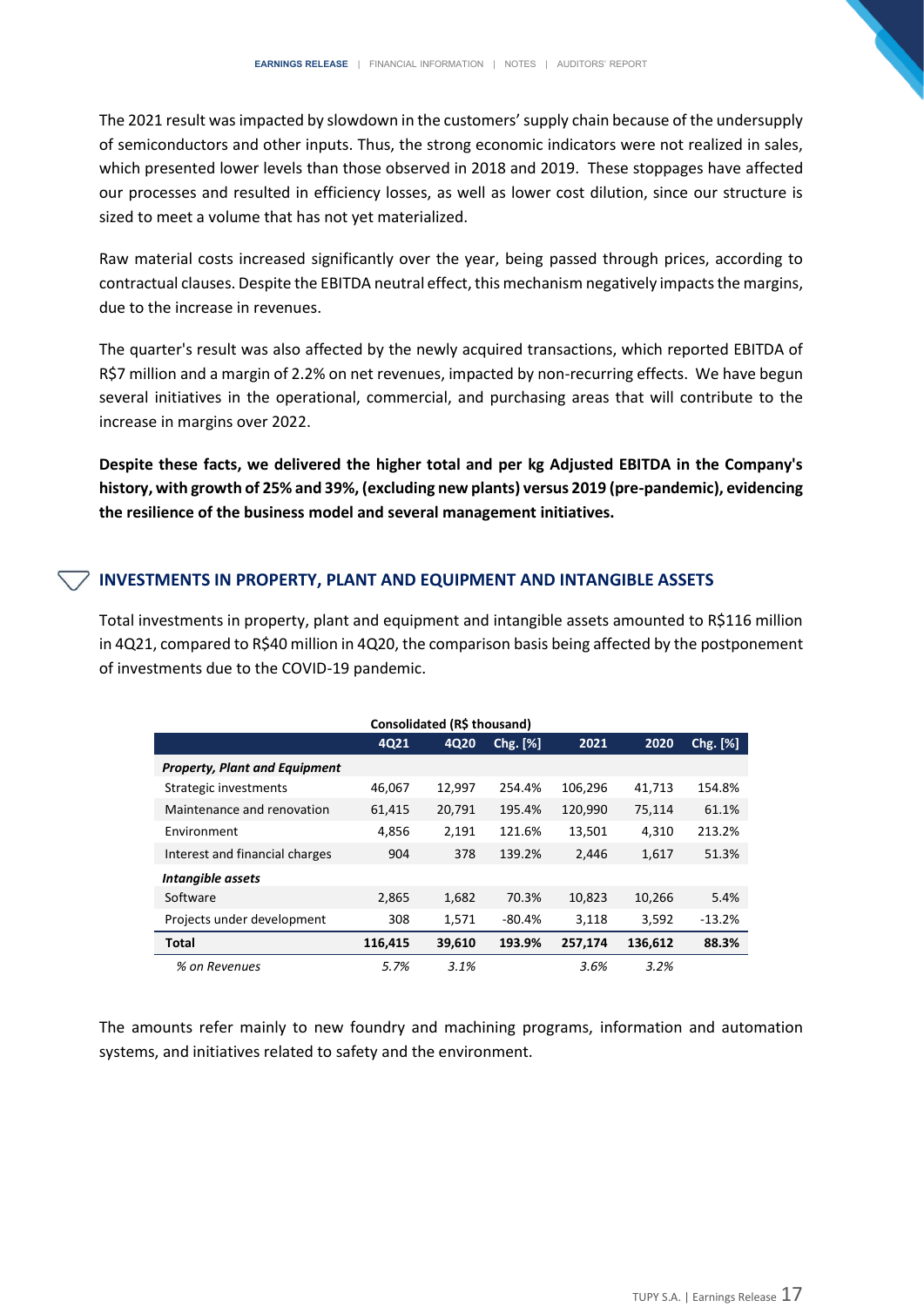# **WORKING CAPITAL**

|                              | Consolidated (R\$ thousand) |           |             |             |         |  |  |  |
|------------------------------|-----------------------------|-----------|-------------|-------------|---------|--|--|--|
|                              | 4Q21                        | 3Q21      | <b>2Q21</b> | <b>1Q21</b> | 4Q20    |  |  |  |
| <b>Balance sheet</b>         |                             |           |             |             |         |  |  |  |
| Accounts receivable          | 1,251,097                   | 1,203,582 | 972,343     | 991,661     | 683,404 |  |  |  |
| Inventories                  | 1,487,934                   | 997,192   | 843,982     | 746,272     | 754,486 |  |  |  |
| Accounts payable             | 1,239,828                   | 838,137   | 869,932     | 777,710     | 616,194 |  |  |  |
|                              |                             |           |             |             |         |  |  |  |
| Sales outstanding [days]     | 58                          | 70        | 62          | 77          | 59      |  |  |  |
| Inventories [days]           | 81                          | 69        | 65          | 68          | 77      |  |  |  |
| Payables outstanding [days]  | 63                          | 57        | 66          | 72          | 62      |  |  |  |
| Cash conversion cycle [days] | 76                          | 82        | 61          | 73          | 74      |  |  |  |

There was a 6-day decrease in working capital in the period compared to the previous quarter (3Q21). The main lines presented the following variations:

- **•** Despite inclusion of the accounts receivable originating from the Betim and Aveiro operations in this quarter, the average receivable term had a reduction equivalent to 12 days of sales, due to the seasonality of the period (sales decrease compared to 3Q21). Accounts receivable in foreign currency (78% of the total) were also impacted by the exchange devaluation (closing rate US\$/R\$5.58 in December/21 vs 5.44 in September/21).
- An increase of R\$491 million in inventories, representing a 12-day increase in relation to the cost of goods sold. The exchange rate variation impacted inventories in foreign currency, which corresponded to 61% of the total in 4Q21. Customer outages continue, due to a shortage of semiconductors, contributed to the increase in inventories of finished products, given the maintenance of production. Additionally, this period includes inventories present in the newly acquired operations, in addition to the inventory recomposition of the Betim and Aveiro customers located in Europe.
- The accounts payable line increased by R\$ 402 million, resulting in an increase of 6 days, mainly due to several initiatives promoted to lengthen payment terms.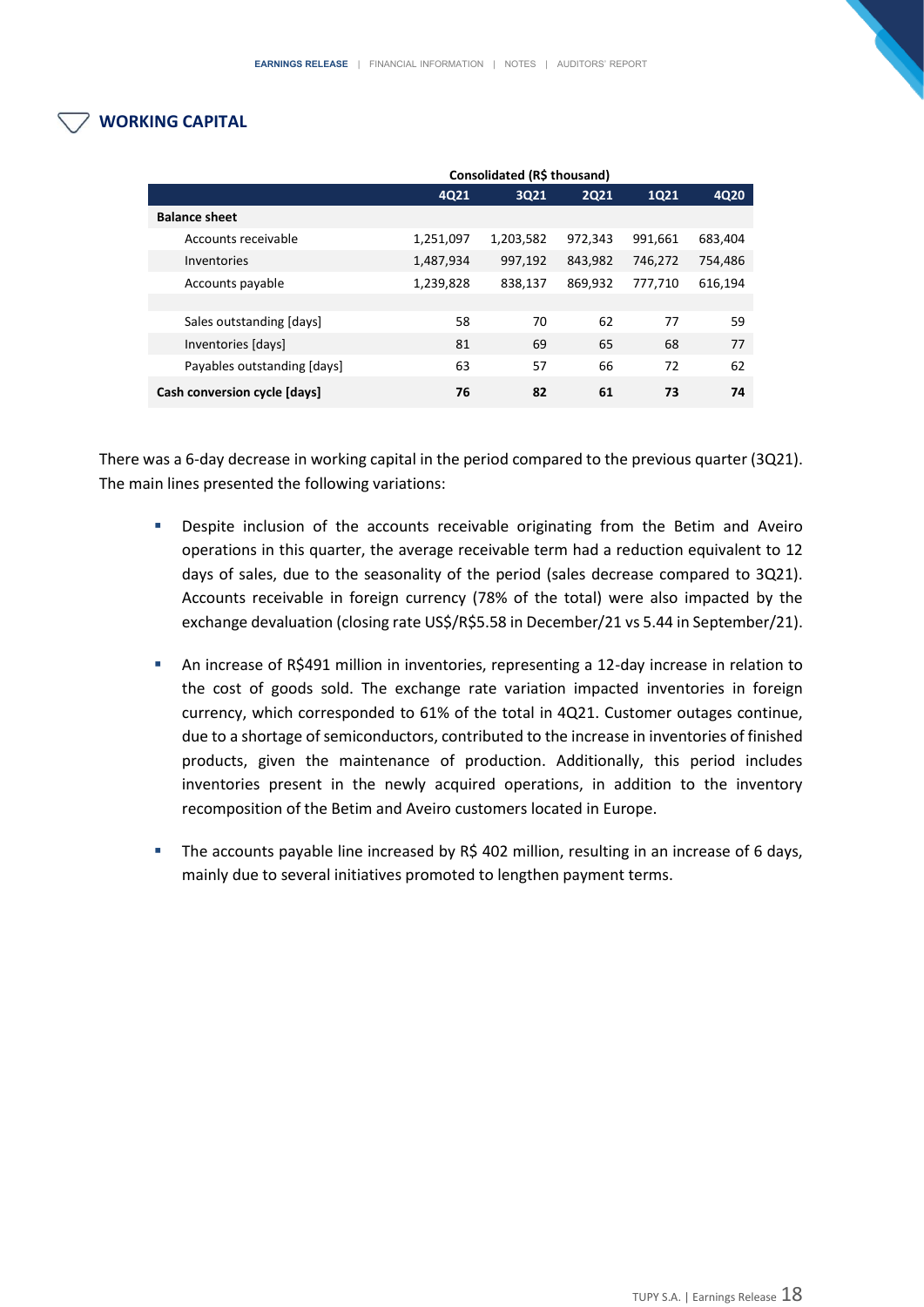# **CASH FLOW**

| Consolidated (R\$ thousand) (v1.03)                         |            |           |          |            |            |               |  |  |  |
|-------------------------------------------------------------|------------|-----------|----------|------------|------------|---------------|--|--|--|
| <b>CASH FLOW SUMMARY</b>                                    | 4Q21       | 4Q20      | Change   | 2021       | 2020       | <b>Change</b> |  |  |  |
| Cash and cash equivalents at the beginning of the<br>period | 1,091,723  | 1,433,715 | $-23.9%$ | 1,425,113  | 840,030    | 69.7%         |  |  |  |
| Cash from operating activities                              | 300,635    | 255,181   | 17.8%    | 324,266    | 291,659    | 11.2%         |  |  |  |
| Cash used in investing activities                           | (24, 397)  | (28, 335) | $-13.9%$ | (171, 011) | (122, 768) | 39.3%         |  |  |  |
| Cash used in financing activities                           | (112, 544) | (185,157) | 39.2%    | (383,312)  | 289,717    |               |  |  |  |
| Currency effect on the cash for the year                    | 17,028     | (50, 292) |          | 77,389     | 126,475    | $-38.8%$      |  |  |  |
| Increase (decrease) in cash and cash equivalents            | 180,722    | (8,602)   |          | (152, 668) | 585,083    |               |  |  |  |
| Cash and cash equivalents at the end of the period          | 1,272,445  | 1,425,113 | $-10.7%$ | 1,272,445  | 1,425,113  | $-10.7%$      |  |  |  |

The Company presented cash generation of R\$301 million from operating activities, an increase of 18% compared to the same period of the previous year. The result was impacted, among other factors, by a net receipt of R\$79 million related to a lawsuit filed against Eletrobrás for the recovery of interest and adjustment on a compulsory loan.

Regarding investment activities, R\$24 million were consumed in 4Q21, resulting from additions to property, plant and equipment and intangible assets related to new product programs and projects, machining, safety and environment, and a R\$60 million cash position receipt and other adjustments related to the acquisition of Teksid's iron foundry business in Brazil and Portugal.

Regarding financing activities, during 4Q21, there was a R\$113 million consumption, resulting from the amortization of intercompany loans of the acquired units in Betim and Aveiro maintained with Teksid do Brasil and Teksid SpA respectively, totaling R\$86 million and settled on the closing day of the operation as provided for in the agreement between the parties, as well as payment of interest on equity in the amount of R\$20 million in November. Comparison base was affected by the amortization of bank loans totaling R\$181 million in 4Q20, originating from the R\$494 million funding realized in 1Q20, aiming to increase liquidity in face of the uncertain scenario caused by the COVID-19 pandemic.

The combination of these factors and the exchange rate variation on cash, in the amount of R\$17 million, resulted in increase of R\$181 million in cash and cash equivalents in the period. Therefore, we ended the fourth quarter of 2021 with a cash balance of R\$1,272 million.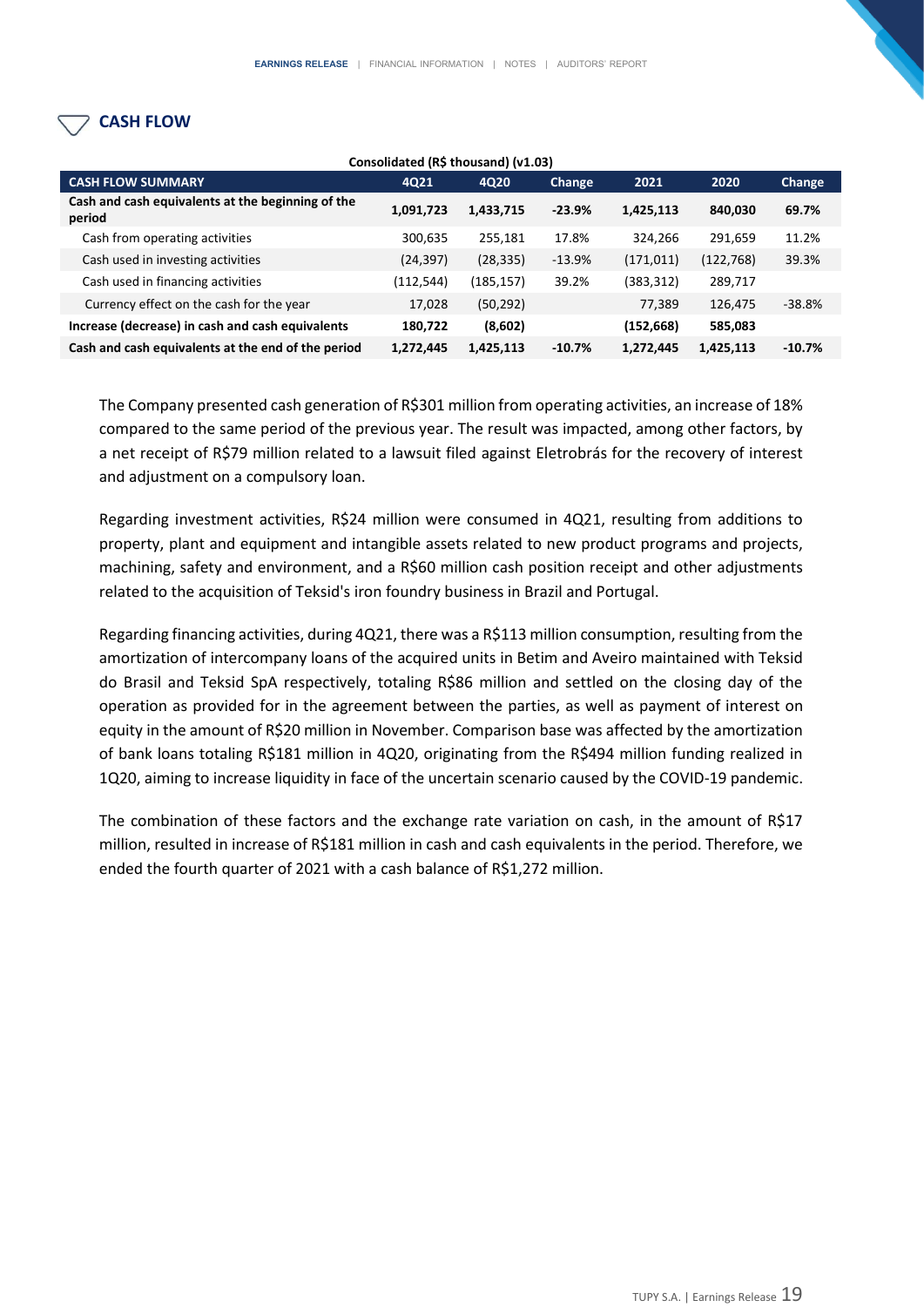# **INDEBTEDNESS**

The Company ended the 4Q21 with net debt of R\$1.3 billion and a net debt/LTM Adjusted EBITDA ratio of 1.53x.

Liabilities in foreign currency represented 82% of the total amount (0.5% short-term and 99.5% longterm debt), while 18% of total debt is denominated in R\$ (98.5% short-term and 1.5% long-term debt). As for the Company's cash balance, 53% of the total amount is denominated in Brazilian reais and 47% in foreign currency.

|                                  |           | Consolidated (R\$ thousand) |             |           |           |  |  |
|----------------------------------|-----------|-----------------------------|-------------|-----------|-----------|--|--|
| <b>INDEBTEDNESS</b>              | 4Q21      | 3Q21                        | <b>2Q21</b> | 1Q21      | 4Q20      |  |  |
| Short term                       | 508,889   | 39,370                      | 177,684     | 164,680   | 403,629   |  |  |
| Financing and loans              | 507,486   | 35,204                      | 177,012     | 158,486   | 401,924   |  |  |
| Derivative financial instruments | 1,403     | 4,166                       | 672         | 6,194     | 1,705     |  |  |
| Long term                        | 2,103,738 | 2,042,549                   | 1,866,329   | 2,125,644 | 1,823,618 |  |  |
| Gross debt                       | 2,612,627 | 2,081,919                   | 2,044,013   | 2,290,324 | 2,227,247 |  |  |
|                                  |           |                             |             |           |           |  |  |
| Cash and cash equivalents        | 1,272,445 | 1,091,723                   | 1,265,877   | 1,382,887 | 1,425,113 |  |  |
| Derivative financial instruments | 678       | 241                         | 5,978       | 129       | 1,236     |  |  |
| Net debt                         | 1,339,504 | 989,955                     | 772,158     | 907.308   | 800,898   |  |  |
|                                  |           |                             |             |           |           |  |  |
| Gross debt/adjusted EBITDA       | 2.98x     | 2.42x                       | 2.47x       | 3.58x     | 3.68x     |  |  |
| <b>Net debt/Adjusted EBITDA</b>  | 1.53x     | 1.15x                       | 0.93x       | 1.42x     | 1.32x     |  |  |

The short-term debt increase is due to the bank loan commitments of the newly acquired Betim operation, amounting to R\$399 million.

The Company's debt profile is as follows:



*All amounts in R\$ million.*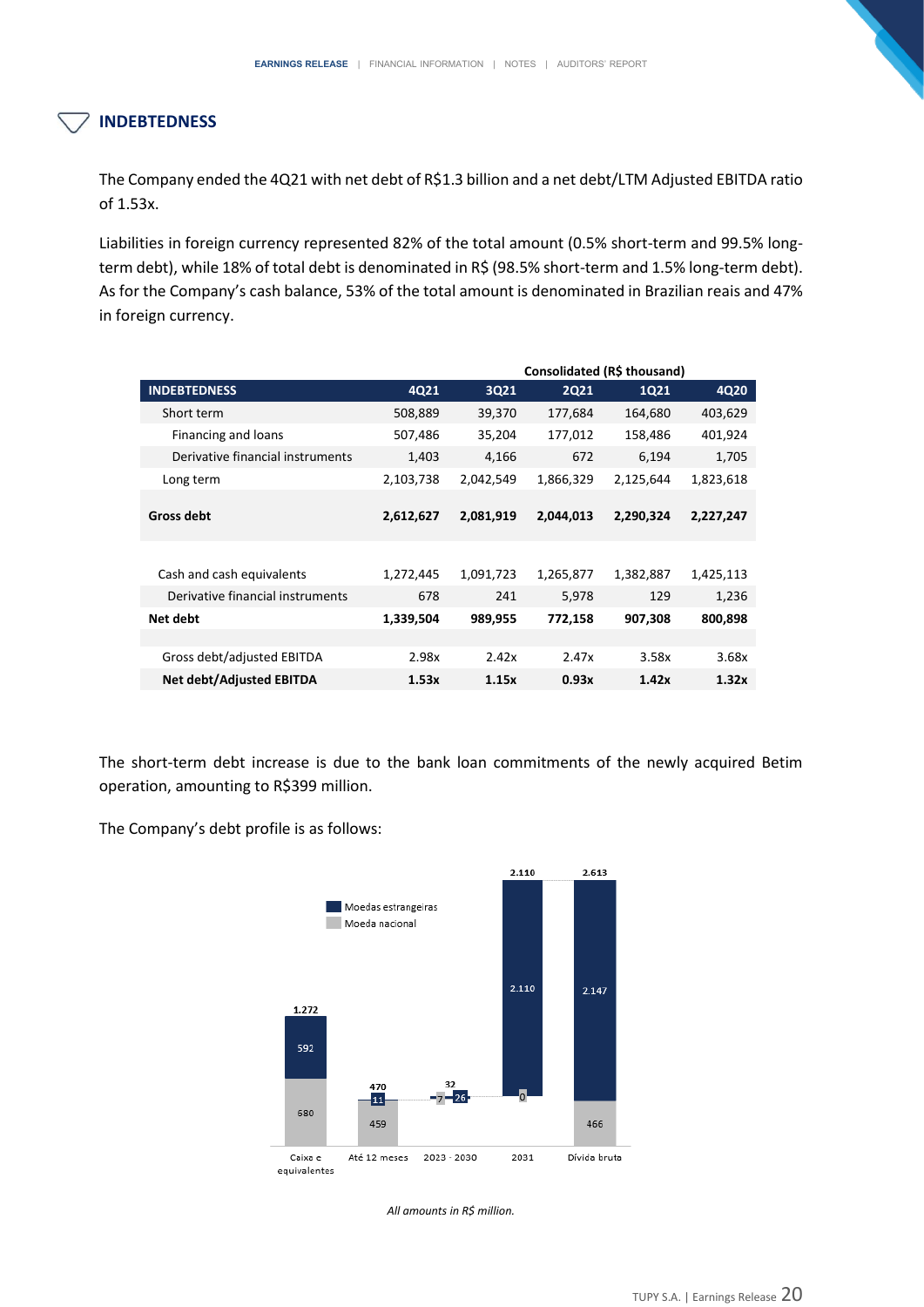# **PAYMENT OF INTEREST ON EQUITY (IoE)**

On January 17 the payment of interest on equity in the amount of R\$22 million was made.

These amounts, combined with the R\$20 million distributed in August and November 2021, total an IOE payment of R\$62 million, for fiscal year 2021.

# **OWNERSHIP STRUCTURE**

Tupy's ownership structure as of December 31, 2021 was as follows:

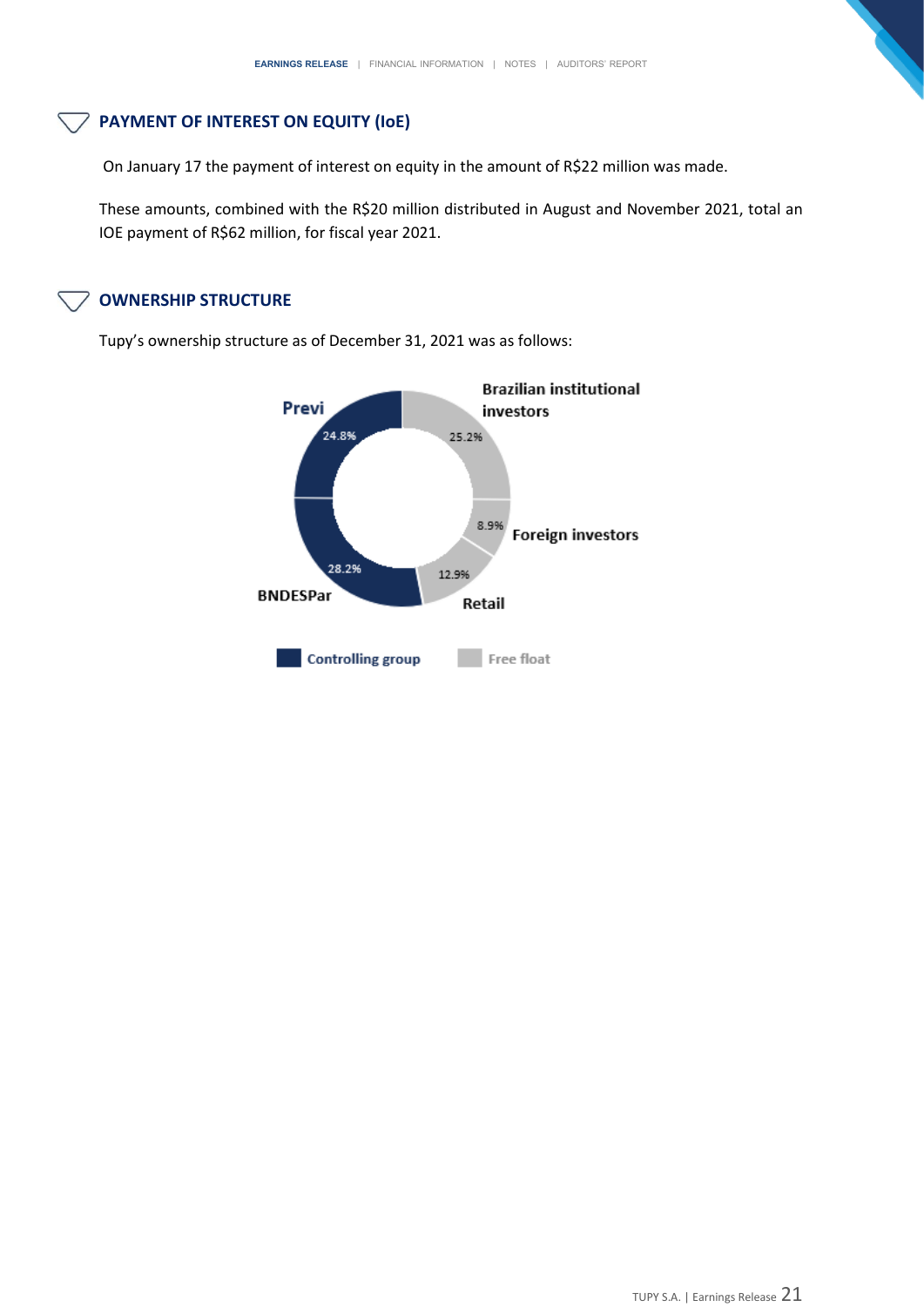# **Attachment I – Commercial vehicle production and sales in Brazil**

|                            | 4Q21   | 4Q20   | Var. (%) | 2021    | 2020    | Var. (%) |
|----------------------------|--------|--------|----------|---------|---------|----------|
| <b>Production</b>          |        |        |          |         |         |          |
| <b>Trucks</b>              |        |        |          |         |         |          |
| Semi-light                 | 517    | 195    | 165.1%   | 2,014   | 619     | 225.4%   |
| Light                      | 5.400  | 5,268  | 2.5%     | 24,429  | 14,728  | 65.9%    |
| Mdium                      | 1.478  | 1,533  | $-3.6%$  | 7,390   | 4,280   | 72.7%    |
| Semi-heavy                 | 12,046 | 9,857  | 22.2%    | 46,172  | 27,212  | 69.7%    |
| Heavy                      | 21,067 | 16,008 | 31.6%    | 78,805  | 44,097  | 78.7%    |
| <b>Total trucks</b>        | 40,508 | 32,861 | 23.3%    | 158,810 | 90,936  | 74.6%    |
| <b>Buses</b>               | 4,316  | 4,521  | $-4.5%$  | 18,881  | 18,405  | 2.6%     |
| <b>Commercial Vehicles</b> | 44,824 | 37,382 | 19.9%    | 177,691 | 109,341 | 62.5%    |
|                            |        |        |          |         |         |          |
| <b>Sales</b>               |        |        |          |         |         |          |
| <b>Trucks</b>              |        |        |          |         |         |          |
| Semi-light                 | 303    | 344    | $-11.9%$ | 1,128   | 981     | 15.0%    |
| Light                      | 3,336  | 2,830  | 17.9%    | 12,262  | 9,028   | 35.8%    |
| Medium                     | 3,033  | 2,393  | 26.7%    | 11,153  | 8,353   | 33.5%    |
| Semi-heavy                 | 8,659  | 7,340  | 18.0%    | 32,163  | 23,098  | 39.2%    |

| <b>Commercial Vehicles</b> | 35.609 | 29.686 | 20.0%    | 136.884 | 99.682 | 37.3% |
|----------------------------|--------|--------|----------|---------|--------|-------|
| <b>Buses</b>               | 3,122  | 3.970  | $-21.4%$ | 14.060  | 13,940 | 0.9%  |
| <b>Total trucks</b>        | 32.487 | 25.716 | 26.3%    | 122.824 | 85.742 | 43.2% |
| Heavy                      | 17.156 | 12.809 | 33.9%    | 66.118  | 44.282 | 49.3% |

| <b>Export</b>              |       |       |          |        |        |        |
|----------------------------|-------|-------|----------|--------|--------|--------|
| <b>Trucks</b>              |       |       |          |        |        |        |
| Semi-light                 | 162   | 155   | 4.5%     | 743    | 247    | 200.8% |
| Light                      | 871   | 880   | $-1.0%$  | 3,358  | 2,280  | 47.3%  |
| Mdium                      | 177   | 246   | $-28.0%$ | 1,048  | 593    | 76.7%  |
| Semi-heavy                 | 1,638 | 1,134 | 44.4%    | 6,252  | 3,502  | 78.5%  |
| Heavy                      | 3,192 | 2,128 | 50.0%    | 11,298 | 6,621  | 70.6%  |
| <b>Total trucks</b>        | 6,040 | 4,543 | 33.0%    | 22,699 | 13,243 | 71.4%  |
| <b>Buses</b>               | 1,384 | 1,302 | 6.3%     | 4,234  | 4,119  | 2.8%   |
| <b>Commercial Vehicles</b> | 7,424 | 5,845 | 27.0%    | 26,933 | 17,362 | 55.1%  |

*Source: ANFAVEA*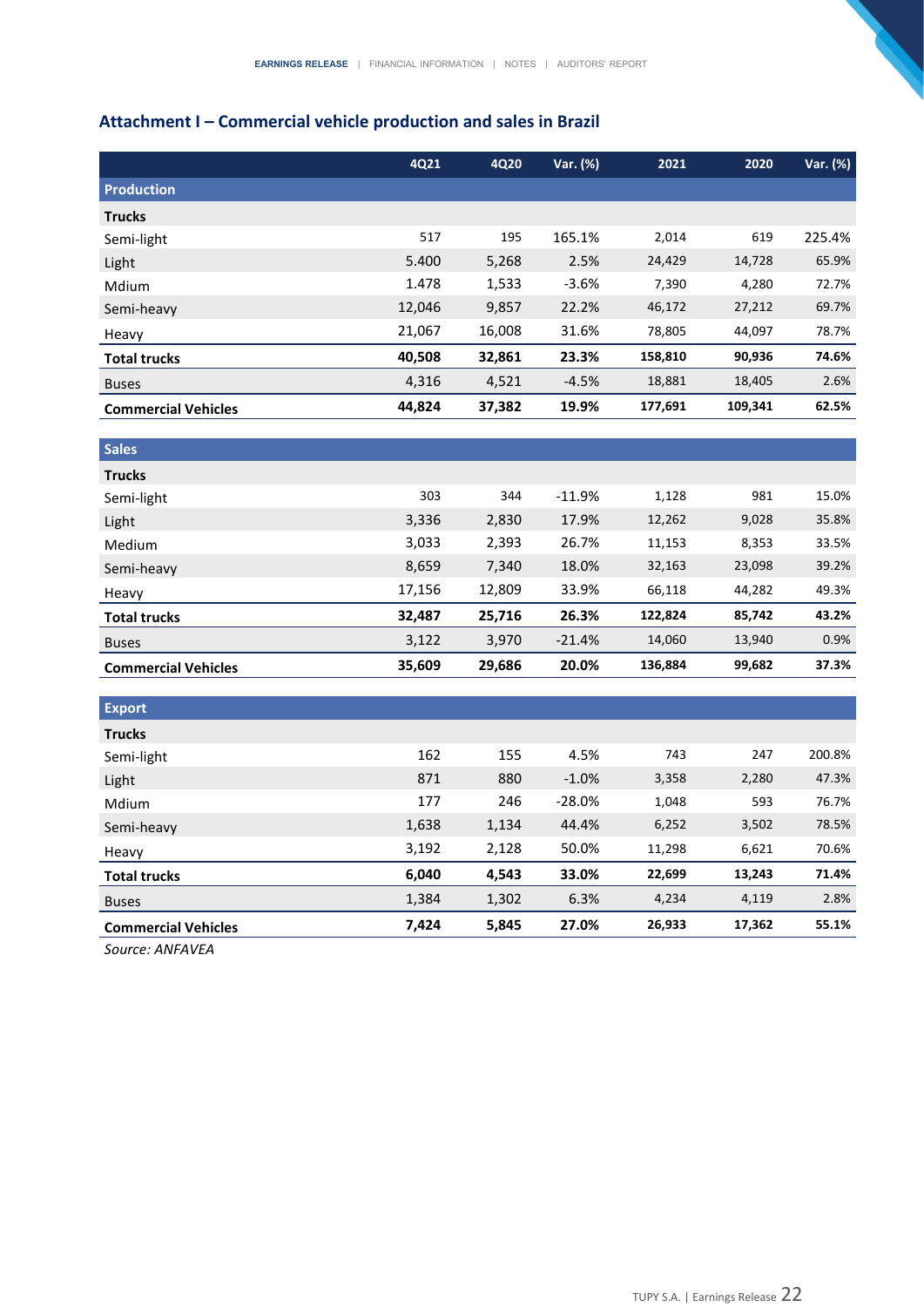# **Attachment II – Production and sales of light and commercial vehicles in foreign markets**

|                                       | 4Q21      | <b>4Q20</b> | Var. (%) | 2021       | 2020       | Var. (%) |
|---------------------------------------|-----------|-------------|----------|------------|------------|----------|
| <b>North America</b>                  |           |             |          |            |            |          |
| <b>Production</b>                     |           |             |          |            |            |          |
| Passenger cars                        | 633,368   | 939,403     | $-32.6%$ | 3,364,513  | 3,463,479  | $-2.9%$  |
| Light commercial vehicles - Class 1-3 | 2,655,479 | 3,242,810   | $-18.1%$ | 11,695,774 | 11,111,776 | 5.3%     |
| % Light commercial vehicles           | 80.7%     | 77.5%       | 3.2%     | 77.7%      | 76.2%      | 1.4%     |
| Light Duty - Class 4-5                | 24,842    | 21,880      | 13.5%    | 101,624    | 81,456     | 24.8%    |
| Medium Duty - Class 6-7               | 33,211    | 27,554      | 20.5%    | 79,070     | 73,083     | 8.2%     |
| Medium Duty - Class 8                 | 74,341    | 60,186      | 23.5%    | 191,592    | 148,891    | 28.7%    |
| <b>Medium &amp; Heavy Duty</b>        | 132,394   | 109,620     | 20.8%    | 372,286    | 303,430    | 22.7%    |
|                                       |           |             |          |            |            |          |
| <b>United States</b>                  |           |             |          |            |            |          |
| <b>Sales</b>                          |           |             |          |            |            |          |
| Passenger cars                        | 645,909   | 897,516     | $-28.0%$ | 2,634,226  | 3,247,237  | $-18.9%$ |
| Light commercial vehicles - Class 1-3 | 2,698,900 | 2,917,377   | $-7.5%$  | 10,514,743 | 10,012,675 | 5.0%     |
| % Light commercial vehicles           | 80.7%     | 76.5%       | 4.2%     | 80.0%      | 75.5%      | 4.5%     |
| Light Duty - Class 4-5                | 37,046    | 37,892      | $-2.2%$  | 373,828    | 343,711    | 8.8%     |
| Medium Duty - Class 6-7               | 27,241    | 30,044      | $-9.3%$  | 292,534    | 272,007    | 7.5%     |
| Medium Duty - Class 8                 | 58,273    | 58,007      | 0.5%     | 221,980    | 192,001    | 15.6%    |
| <b>Medium &amp; Heavy Duty</b>        | 122,560   | 125,943     | $-2.7%$  | 888,342    | 807,719    | 10.0%    |
|                                       |           |             |          |            |            |          |
| <b>Europe</b>                         |           |             |          |            |            |          |
| <b>Sales</b>                          |           |             |          |            |            |          |
| Passenger cars                        | 2,173,642 | 2,881,486   | $-24.6%$ | 9,700,192  | 9,939,418  | $-2.4%$  |

*Source: Automotive News; Bloomberg; ACEA*